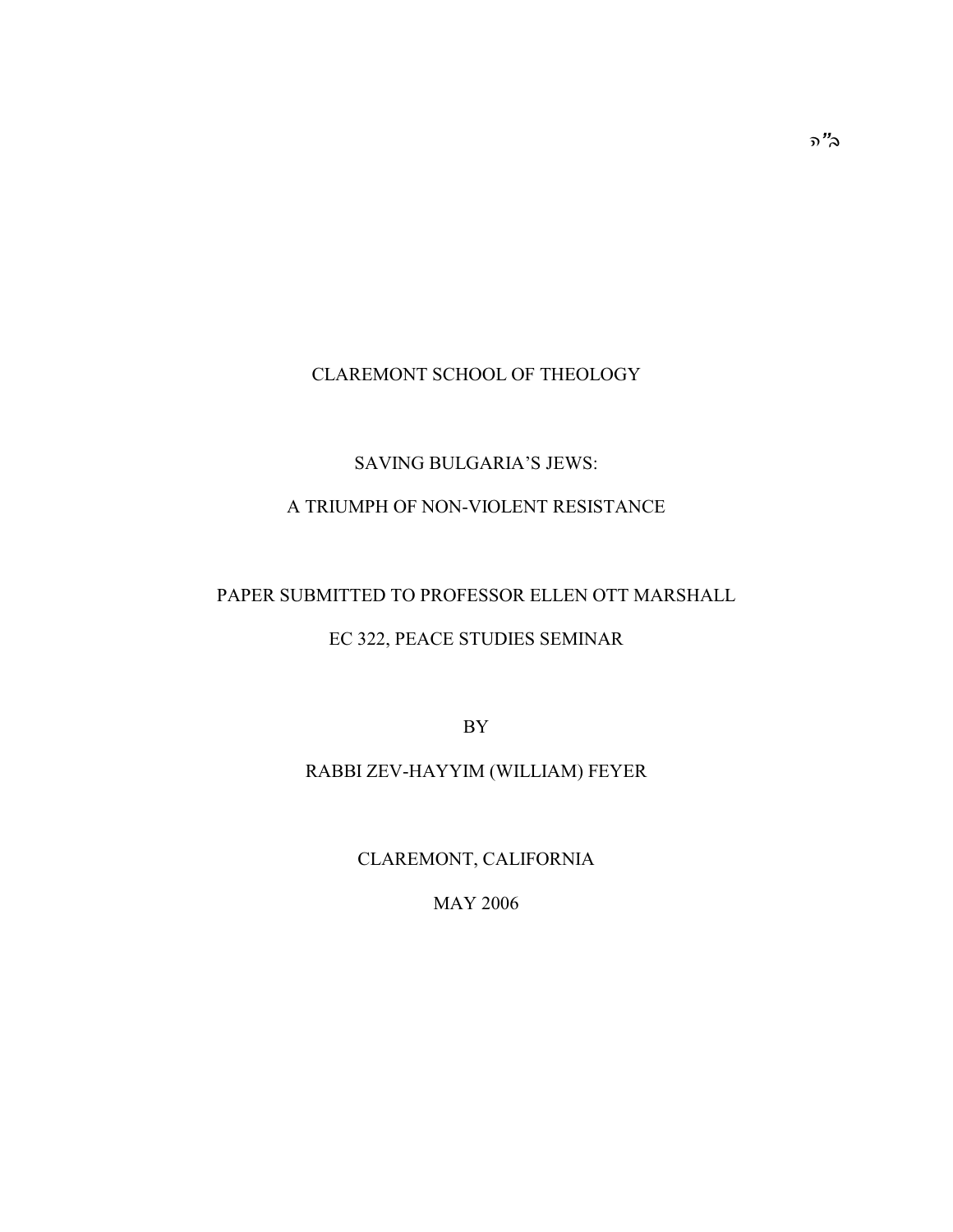### *Plan of This Paper*

In this paper, I shall begin by presenting a necessarily brief account of the historical background. the events preceding the war years. I shall then recount – again, briefly – the Shoah-related events of the war years in Bulgaria and, in a separate section, the story of how the proposed deportation of the Bulgarian Jews was stopped. Finally, I shall offer my assessment of the significance of the various contributors to the rescue of the Bulgarian Jews and the significance of their rescue in the peace process. " $G^*d^1$  was very weak at that time, because he [*sic*] had no friends in Germany.<sup>2</sup> According to the tradition, G<sup>\*</sup>d has no other hands than ours, and during the *Shoah*, G<sup>\*</sup>d was very alone."<sup>3</sup> As we shall see, G\*d did have friends in Bulgaria.

"There is no good modern history of Bulgaria."<sup>4</sup> I have found, in particular, no objective studies in English of the saving of the Jews of Bulgaria; all the sources seem to have as their purpose (or as one of their major motivations) the validation of the claim of one or another group to having been instrumental in the rescue. I have attempted in this study to draw from those self-serving accounts in order to glean a relatively accurate and objective understanding of this era in the history of Bulgaria.

*Saving Bulgaria's Jews – Page 1 © Copyright 2006 Rabbi Zev- Hayyim Feyer*

 $<sup>1</sup>$  Because, in keeping with the Jewish tradition, I refrain from spelling out the Divine Names, I take the liberty, even in</sup> citations from sources, of substituting an asterisk for the primary vowel in such Names. I consider my doing so to be akin to translating, to quoting in English from a source written in some other language. In this case, it is a translation, so to speak, from non-Jewish (or non-religious Jewish) writing to religious Jewish writing.

An understandable exaggeration, in view of Sölle's history. Consider, however, the *bekennende Kirche*, which numbered <sup>2</sup> among its shining lights Dietrich Bonhoeffer, Martin Niemöller, Hans Lilje, and Rudolf Bultmann, and consider also Monsignor Bernhard Lichtenberg, who, as early as 31 March 1933, strove valiantly albeit unsuccessfully to persuade Adolf Cardinal Bertram, Archbishop of Breslau and President of the German Episcopal Conference, to intervene on behalf of the Jews, and who, from *Kristallnacht* (9/10 November 1938) until his arrest on 23 October 1941, never failed to include within his Masses a prayer for the end of the anti-Semitism.

Dorothee Sölle, foreword to *The Holocaust and the Christian World: Reflections on the Past, Challenges for the Future*, 3 ed. Carol Rittner, Stephen D. Smith, and Irena Steinfeldt (New York: Continuum, 2000), i.

Frederick B. Chary, *The Bulgarian Jews and the Final Solution, 1940-1944* (Pittsburgh: University of Pittsburgh Press, <sup>4</sup> 1972), 227. Chary is no exception to this characterization. He consistently minimizes the ideological motivation of King Boris III in pursuing his pro-Nazi policies and portrays the king as being virtually compelled by circumstances to cooperate with Hitler's demands for fear that worse would otherwise transpire. He is also surprisingly gentle in his treatment of the Nazis, as witness his description of the "Madagascar Plan," which I discuss briefly below (page 4). Nevertheless, his is the most extensive study of the history of Bulgaria in general and the Bulgarian Jews in particular in the Holocaust years. It is not his facts so much as his interpretations of the facts which seem to me to be unreliable. An example of his interpretation (and similar passages occur throughout his book) is found on page 139: "At this time [March and April 1943] the government leaders solidified their anti-Semitic views. At no other period during the war years were official government pronouncements so similar to the anti-Jewish propaganda of the Reich. This was undoubtedly part of the process of rationalizing the deportations and should not be regarded as the normal attitude of the government leaders and the monarch (Gabrovski perhaps excepted)." In view of Gabrovski's history as a *ratnik* (see pages 3-4 herein), Chary's "perhaps" is problematic. Further, Belev, another *ratnik*, was a high, albeit sub-cabinet level, official of the government, and it was the king who had chosen these individuals as well as Filov (whose germanophilia we shall see) to lead the government.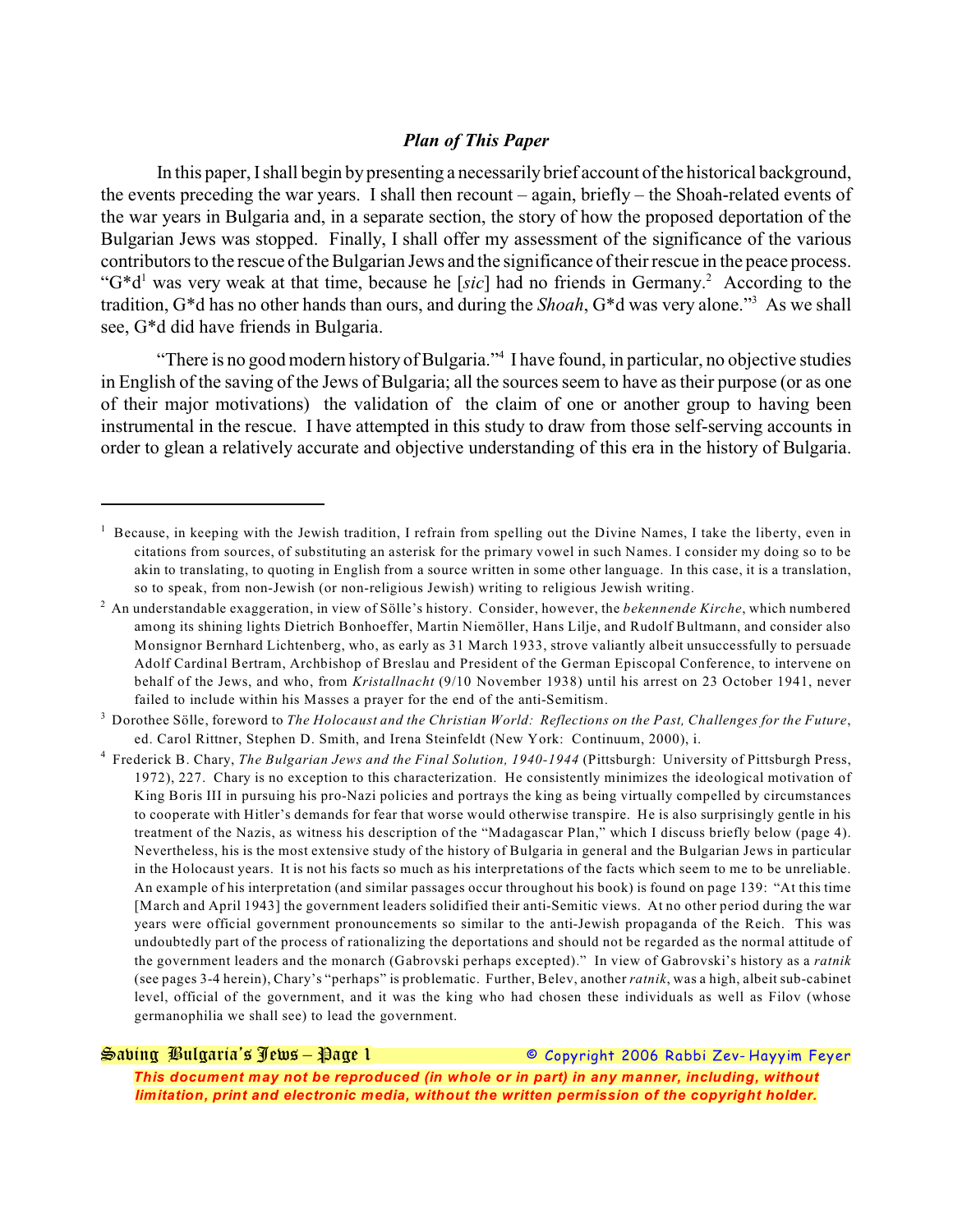Generally, I have discussed the subjectivity of each of my major sources, as I have deemed it necessary, usually when I first cite it.

### *Historical Background*

King Boris III ascended the throne upon the abdication of his father, King Ferdinand, in October 1918. He thus bore no stigma of Bulgaria's defeat in World War I. Through a series of political machinations, beginning with a semi-coup that ousted Agrarian Union leader Aleksandur Stamboliiski<sup>5</sup> from power in  $1923<sup>6</sup>$  and culminating with another coup carried out by "a clique of left-wing army colonels [in] May 1934," Boris consolidated his power to the degree that he "governed his state through <sup>7</sup> ministers selected from his coterie of advisors and chamberlains with a disregard for the constitutional limitations upon his rule. This sort of royal dictatorship was not unique to Bulgaria in the thirties. Boris's fellow Balkan monarchs Alexander of Yugoslavia and Carol of Rumania followed the same form, but the former was assassinated by Croatian and Macedonian terrorists and the latter fled his country, pursued by Rumanian fascists. Boris's version of the royal dictatorship was more successful."<sup>8</sup>

After "the paramilitary *coup d'état* of 19 May 1934, . . . a strong executive power was concentrated in the hands of the government, which the king, Boris III (1894-1943), appointed and controlled. A parliamentary opposition, . . . after the elections of December 1939, . . . comprised 19 deputies (out of  $160$ )."<sup>9</sup>

In the late 1930s, two fascist organizations rose to prominence in Bulgaria – *Suiuz Na bulgariskite natsionalnui legioni* (Union of Bulgarian National Legions) and *Ratnitsi napreduke na bulgarshtinata* (Guardians of the Advancement of the Bulgarian National Spirit). Several *ratnitsi* (singular is *ratnik*) became members of the government in the later 1930s and 1940s.<sup>10</sup> In particular, Petur Gabrovski became Minister of Internal Affairs in October 1939 and brought his fellow-*ratnik* Aleksandur Belev with him as a leader of the judicial section with special responsibility for the Jews. Belev, in turn, named several "other Ratnitsi as assistants and retained his own close relations with

 $<sup>5</sup>$  While I have attempted to be consistent in my transliteration of Bulgarian names, this has not always been possible.</sup> Various sources use differing transliteration systems, and, while I strive for a consistency in this matter when speaking outside direct quotations, I cannot claim not to have missed a time or two.

 $\delta$  A coup in which Boris is thought to have been involved, although I have found no clear evidence thereof. Still, all sources who speak of those times report that Stamboliiski was the only person in Bulgaria with power to rival that of the king. As Henry David Thoreau writes (*Journal*, November 1850), "Some circumstantial evidence is very strong, as when you find a trout in the milk."

 $<sup>7</sup>$  Ibid., 4.</sup>

 $8$  Ibid.

Tzvetan Todorov, *The Fragility of Goodness: Why Bulgaria's Jews Survived the Holo-caust: A Collection of Texts with* <sup>9</sup> *Commentary*, trans. Arthur Denner (Princeton: Princeton University Press, 2001), 3-4.

 $10$  Chary, 8, 36.

*Saving Bulgaria's Jews – Page 2 © Copyright 2006 Rabbi Zev- Hayyim Feyer This document may not be reproduced (in whole or in part) in any manner, including, without limitation, print and electronic media, without the written permission of the copyright holder.*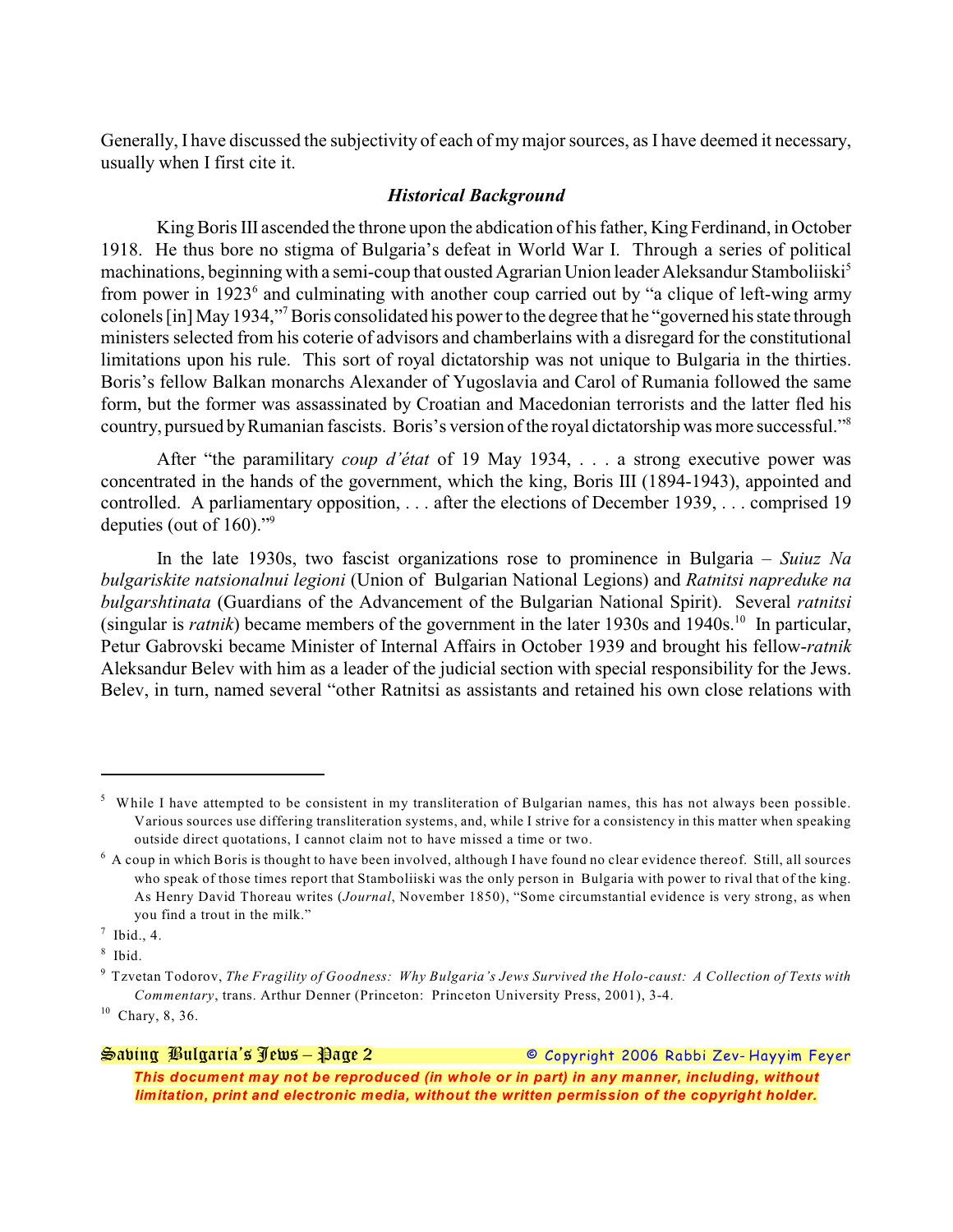Berlin. Thus in this department, which vitally affected the Jews, the very people from whom they had most to fear [became] leaders."<sup>11</sup>

King Boris, from the early 1930s, tried to maintain a pro-German neutrality, a stance which grew more and more difficult as World War II intensified in the Balkans, and by 1940 Bulgaria had become a Nazi ally in all but name.<sup>12</sup> Bogdan Filov, the prime minister, an art historian by profession, had been educated in Germany and belonged to several German learned academies.<sup>13</sup> In January 1941, he met with Hitler and Ribbentrop in Vienna. His diary entry for January 7, 1941, declares, "War is unavoidable. If, however, we realize this, it is best that we follow it under conditions that are least complicated for us. If we allow the Germans simply to pass through our country,  $14$  they will treat us as an occupied land, like Rumania, and this will be much worse than if we ally with them. We cannot gain anything from an English victory, for a failure of German arms inevitably means we shall be 'Bolshevized."<sup>15</sup>

Bulgaria, although allied *de facto* with Germany virtually from the date of the coup, did not formally join the Axis until March 1941. Still, Bulgaria reaped the benefits of being a German ally, as, for example, in regaining the southern province of Dobrudja under the provisions of the Molotov-Ribbentrop Pact of August 1939.<sup>16</sup>

## *The War Years: The* **Shoah** *Comes to Bulgaria*

The first *official* act of anti-Semitism in this era of Bulgarian history came in September 1939. There had been anti-Semitic instances earlier, "but the government was not involved and arrested those responsible."<sup>17</sup>

Chary describes the "Bulgarian Jewish policy" as having been directed from Berlin, not from Sofia. "The Reich had considered at one time deporting all Jews from Europe to Palestine, perhaps, or Africa.<sup>18</sup> The impossibility of accomplishing this during the war convinced the Nazis to try a different tactic in ridding Europe of the Jews."<sup>19</sup> Yet even Chary acknowledges implicitly that the

*Saving Bulgaria's Jews – Page 3 © Copyright 2006 Rabbi Zev- Hayyim Feyer*

 $<sup>11</sup>$  Ibid., 36. See also Israel Borouchoff, Presentation to Federal Interagency Program on Holocaust Remembrance, 1 May</sup> 2003.

 $12$  Chary, 19. "In the spring of 1940 the ministers of the new government made it quite clear that although they were officially neutral, they were in fact pro-German."

 $13$  Ibid., 17.

 $^{14}$  As Ribbentrop had requested.

<sup>&</sup>lt;sup>15</sup> Bogdan Filov, "Diary," entry for January 7, 1941, *Naroden Sud* (Sofia) no. 1, p. 14., quoted in Chary, 21.

 $16$  Todorov, 5. The actual transfer of Dobrudja to Bulgaria did not take place until September 1940.

<sup>&</sup>lt;sup>17</sup> Chary, 35, citing especially Haim Keshales' unpublished manuscript "Tova se sluchio v onezi dni: Belekhki za zhivota na evreite v Bulgariia prez 1939-1950 godoni" ("It happened in those days: notes on the life of the Jews in Bulgaria during the period 1939-1950") deposited at Yad vaShem, Jerusalem.

 $18$  This would have been the "Madagascar Plan," recognized by most historians of the era as a stalking horse never taken seriously by the Nazis and designed to lend a semblance of credibility to the "final solution." See my next paragraph.

 $^{19}$  Leading to the "final solution." Ibid., 49.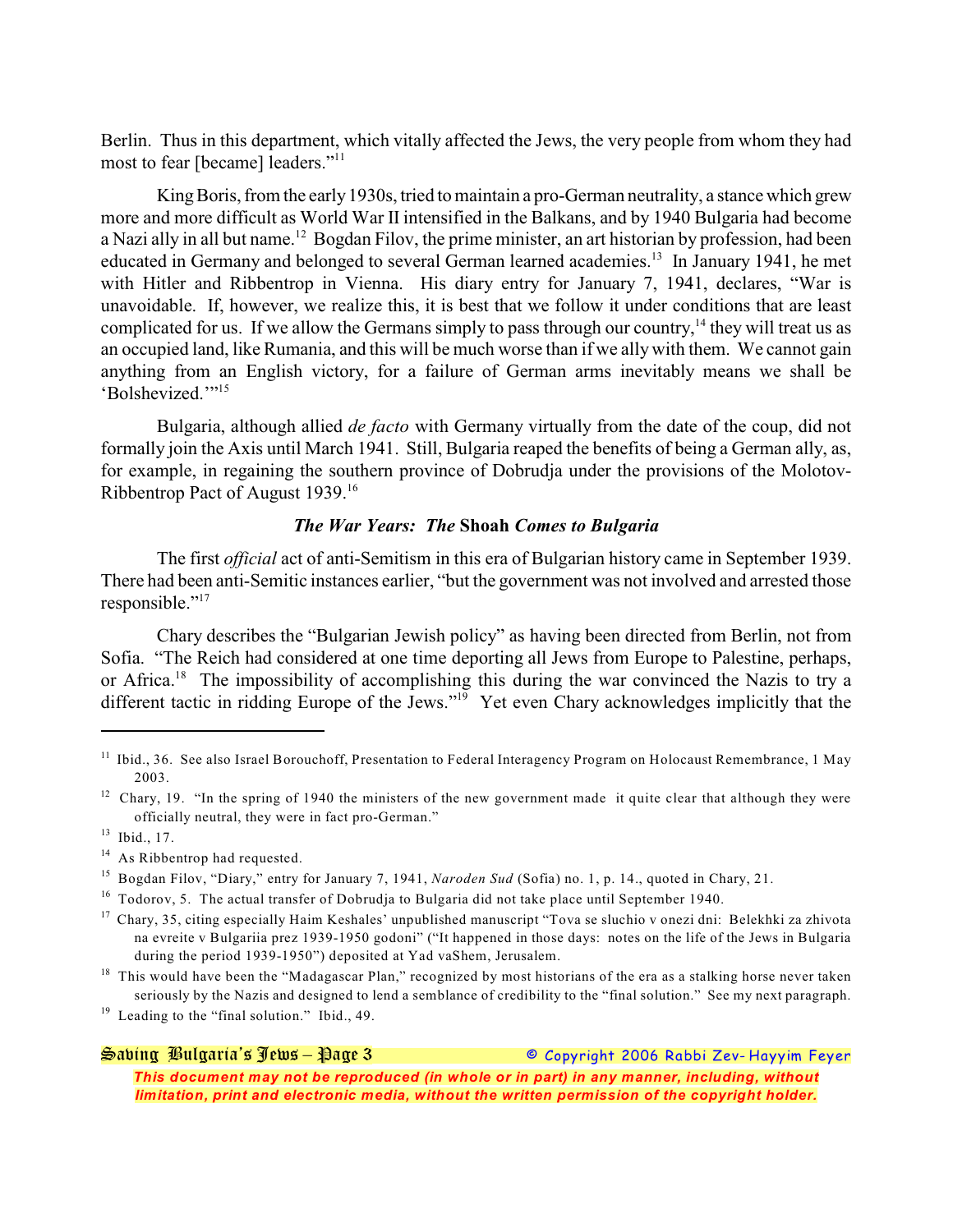deportations were the policy of the king, when he says that "the protest by prominent Bulgarians, particularly that by Metropolitan Stefan, against the government's proposed Jewish $^{20}$  measures had *forced* Boris and Filov to reconsider their policy of deportation."<sup>21</sup>

In fact, there is no evidence of any plan by the Third Reich to deport Europe's Jews to Palestine or to the mainland of Africa. There was a "Madagascar Plan," which was at its heart a plan for the extermination of the Jews without the need to establish concentration camps or death camps. "As part of the so-called 'Madagascar Plan,' all Jews under German rule were to be deported to the French colony of Madagascar. However, this plan was rendered unworkable as long as Great Britain's Royal Navy retained control of the seas. In the winter of 1940 to 1941, Hitler commissioned a third variation of the 'territorial solution,' in which the Jews would be deported to the Soviet Union after it had been conquered. Whether in Poland, Madagascar or the Soviet Union, these plans show unambiguously that the deported Jews would have succumbed to a combination of malnutrition, disease, forced labour and general abuse. Thus even the 'territorial solutions' were effectively conceived to bring about the physical end of the Jews in Europe."<sup>22</sup>

In 1940, the Bulgarian parliament enacted the "Protection of the Nation Act" (*Zakon na zashtitata na natsiiata*, ZZN), patterned after Germany's Nuremberg Laws. Liubomir Hristov Lulchev, one of King Boris' closest advisors, described the king as having told him that, "since an anti-Jewish law had to come, the Bulgarians should initiate it themselves rather than let the Germans dictate a harsher one."<sup>23</sup> It is not clear just what the king meant by this.<sup>24</sup> Was the king concerned that a German-written law would be harsher against the Bulgarians, coupling them with the Jews? Was he therefore concerned with limiting the effects of the racial laws to the Jews alone? Bulgarians, after all, were Slavs, and, according to the Nazis' racial scheme, were not Aryans. A lengthier examination gives us at least a partial text of Lulchev's diary entry:

I spoke to him about the law. He told me he had not read it and that, if I wanted anything, I should tell him what to pay attention to. I read him some of the articles and told him that much was already being extorted from the Jews and that the law, as it had been worded, created opportunities for many arbitrary acts and unprincipled personal and partial decisions. . . . As matters now stand, everyone could be attacked for purely personal reasons. Now I understand, he told me, it means we have to set limits and norms so that there will be no arbitrary acts. I put it off for a long time and did not want us

*Saving Bulgaria's Jews – Page 4 © Copyright 2006 Rabbi Zev- Hayyim Feyer This document may not be reproduced (in whole or in part) in any manner, including, without limitation, print and electronic media, without the written permission of the copyright holder.*

 $^{20}$  I find his frequent, albeit not invariable, references to the anti-Semitic policies of the Bulgarian government as "Jewish" policies" and "Jewish measures" to be rather disingenuous.

<sup>&</sup>lt;sup>21</sup> Ibid., 152. (Emphasis added.) Absent the outpouring of protest, the king and government would willingly – I hesitate to say "eagerly" – have implemented the "final solution" throughout Bulgaria.

<sup>&</sup>lt;sup>22</sup> Peter Longerich, *The Nazi Racial State* (London: BBC, 2005); database on line at http://www.bbc.co.uk/history/war/genocide/racial\_state\_01.shtml,

 $23$  Lulchev's diary, entry of November 11, 1940, cited by Chary, 37.

<sup>&</sup>lt;sup>24</sup> Perhaps, if I knew Bulgarian, I would be able to read the actual diary entry and draw my own conclusions.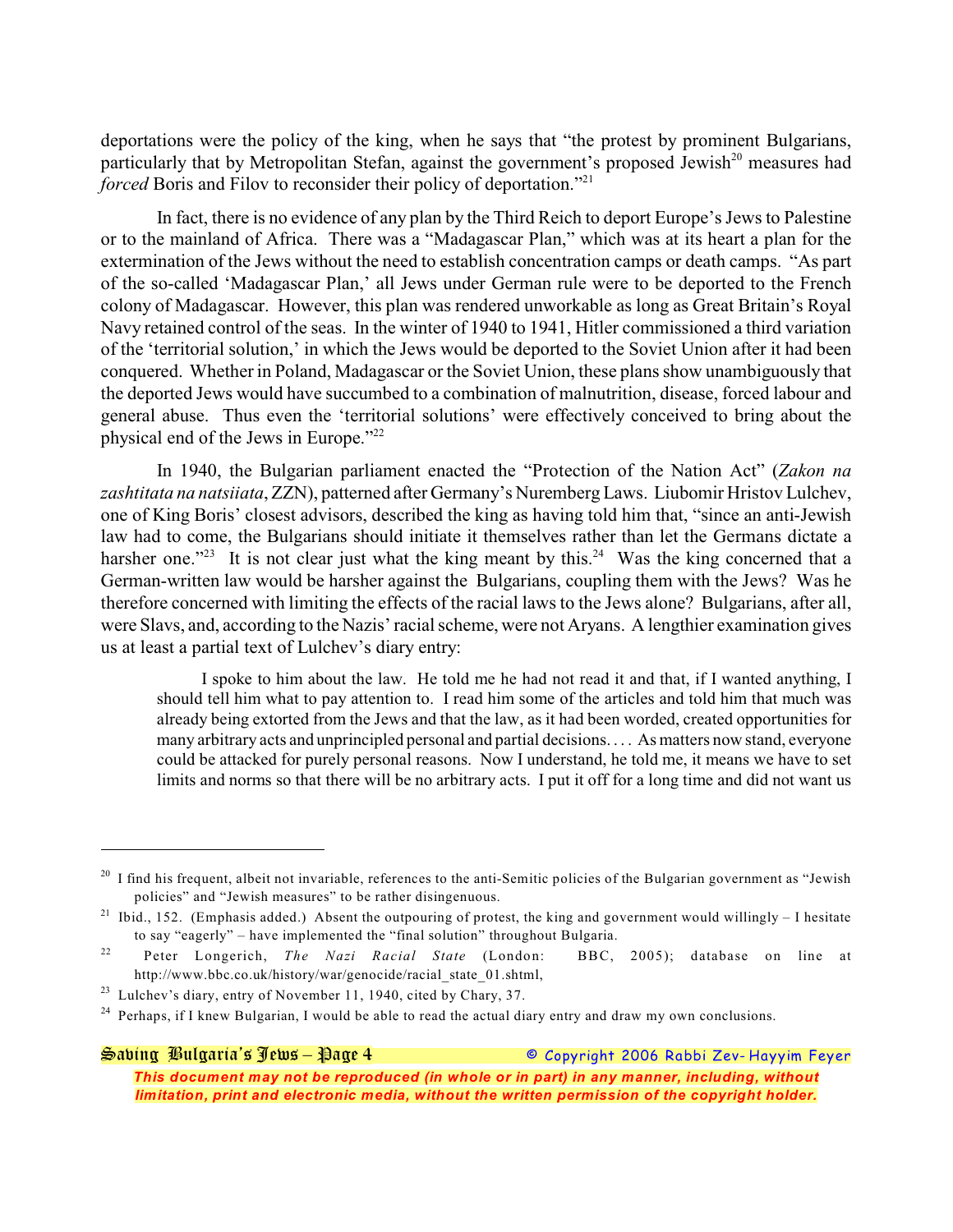to do it, too, but now that they have done it in Romania, Hungary and even France, I DECIDED IT WAS BETTER WE DO IT OURSELVES THAN HAVE IT IMPOSED UPON US.<sup>25</sup>

The king, at least in Lulchev's depiction,  $26$  chose to display, "on the one hand, ostensible concern for the fate of the Jews, expressed in high-flown words designed not to conflict with the image of a humane King, drawn by himself and his propaganda, [even while,] on the other hand, [expressing] approval and encouragement of the specific measures against the Jews . . . concealed behind the pretext of it being impossible to act otherwise."<sup>27</sup> A Bulgarian cabinet decree of August 26, 1942, based on Belev's recommendation, revised the ZZN to define Jews by ancestry rather than by religion.<sup>28</sup>

As the Parliament of Bulgaria was in the process of enacting the ZZN, the Jewish population of Bulgaria was about 50,000,<sup>29</sup> less than 1% of the total population of Bulgaria.<sup>30</sup> The Communist Party of Bulgaria, taking its cue from the Soviet Union, was unanimous in opposing the ZZN in the strongest possible terms; every branch of the Bulgarian Communist Party stood firmly, publicly, and openly against the  $ZZN<sup>31</sup>$  Indeed, throughout the war years, "the Communists did oppose the persecution of the Jews in all its forms. . . . There is ample evidence of the party's efforts to fight anti-Semitism in its deputies' speeches in the National Assembly, dating, that is, from the days when they could still speak their hearts and minds (after the Soviet invasion, these legislators would be suspended and imprisoned)."<sup>32</sup> Nevertheless, the Communists' protests against the enactment of the ZZN were

*Saving Bulgaria's Jews – Page 5 © Copyright 2006 Rabbi Zev- Hayyim Feyer*

Haim Oliver, *We Were Saved: How the Jews in Bulgaria Were Kept from the Death Camps* (Sofia: Sofia Press, 1978), <sup>25</sup> 73. Block capitals inserted by Oliver.

 $^{26}$  I have found no reason to question Lulchev's description of the king's self-image.

<sup>&</sup>lt;sup>27</sup> Ibid., 74. Chary and Oliver, reading the same diary entry, come – not atypically – to opposing conclusions about its significance.

 $28$  Ibid., 54.

 $29$  Some sources give the figure as 48,000. The difference is not significant.

Ibid., 38. Oliver brings the perspective of the Bulgarian Communist Party (he was published in Sofia during the Communist years) and tries to credit the Communists with stopping the deportations, giving lesser notice to the work of other organizations. He even includes self-serving quotations from Georgi Dimitrov (who was the only individual acquitted in the Reichstag Fire trial and who went on, in 1945, to become the first Prime Minister of Communist Bulgaria) and Todor Zhivkov (First Secretaryof the Bulgarian Communist Party from 1954 to 1989). He fails to mention that not a single Communist member of the parliament signed the Peshev letter (discussed below). Indeed, his description of Peshev's attempted intervention is so brief and truncated that, absent other testimony, one would almost believe it to have been solely a personal matter of Peshev's; the forty and more other members of parliament who signed Peshev's letter are hardly even mentioned by Oliver. He also asserts that Peshev, alone among the members of the monarchist government, was not punished by the Communist courts for having been a member of the old regime; in fact, as we shall note, Peshev, as the other members of the government, was sentenced to prison.

 $31$  Ibid., passim. Oliver neglects to point out that the Soviet Union and the European Communist parties dependent upon it spoke not a word against any aspect of Nazi policy until Hitler invaded the Soviet Union in violation of the Molotov-Ribbentrop Pact.

 $32$  Todorov, 17.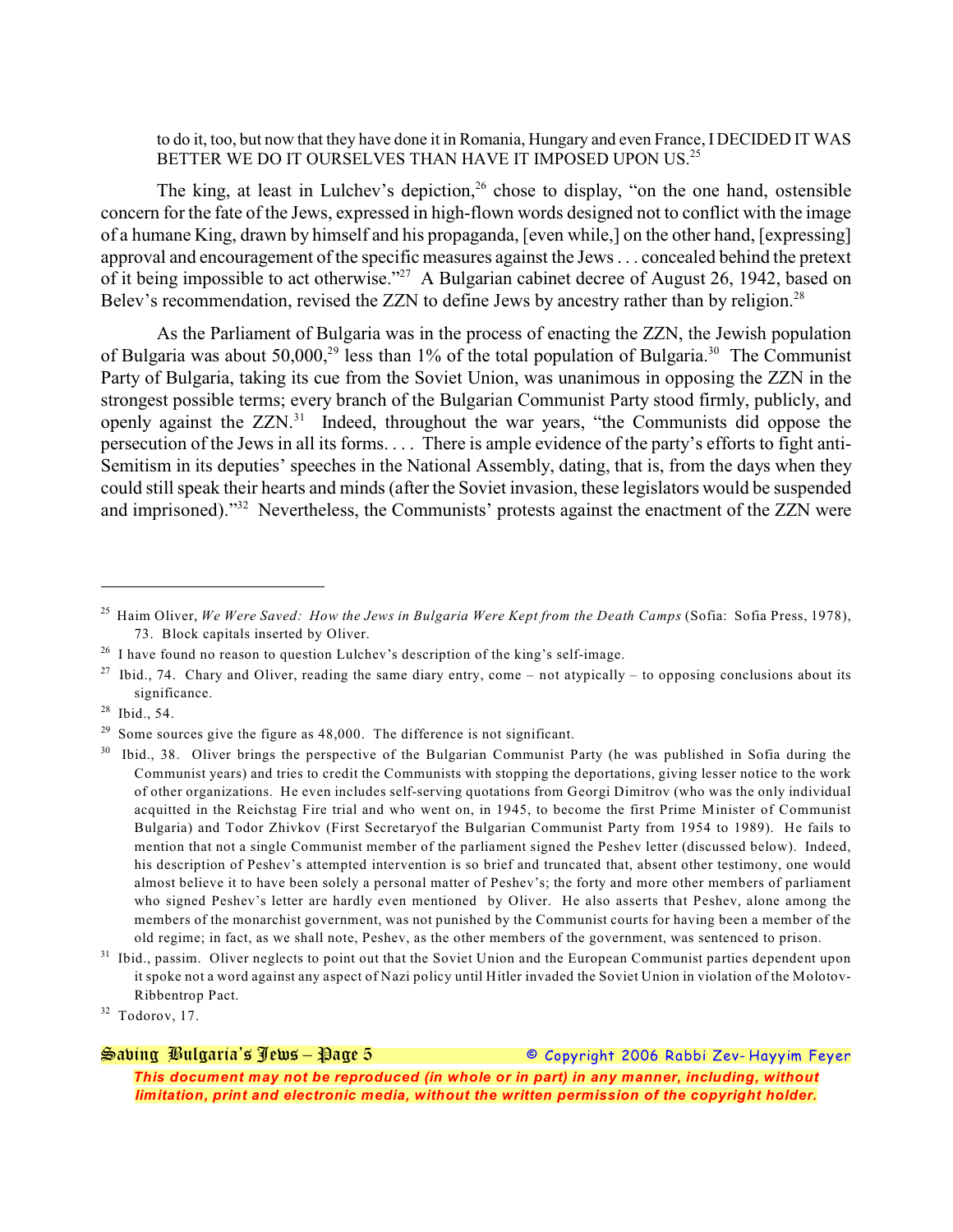ineffective, as were their protests against the deportations; "had the Jews been perceived as being close to the Communists, they would have suffered even greater persecutions."<sup>33</sup>

"The first blow [against the ZZN] was the 'Statement by the Synod of the Bulgarian Church to the Prime Minister and the President of the National Assembly.' It was signed by the Vice-President of the Synod, Neophit of Vidin, and we can read the resolution of National Assembly President Logofetov in the margin: '*File. I have read and studied and will bear in mind the contents of this document.*"<sup>34</sup> The statement declared, *inter alia*, "No measures against the Jews as a national minority should be envisaged."<sup>35</sup> Despite his predilection for giving credit to the Communist Party, Oliver acknowledges "the popular traditions of the Bulgarian Church dating back to the times of the Greek and Turkish yokes. In hard times for Bulgaria, the Church has often taken the side of those persecuted, against slavery and tyranny. There is no doubt that this first intervention [the Statement by the Synod], as well as subsequent steps taken by the Church on behalf of the Jews, played a substantial role in finally saving them."<sup>36</sup> This protest, as all those preceding the deportation of the Thracian and Macedonian Jews in March 1943, had little if any observable effect. It seems, however, that the church's early position against the racialism of the ZZN significantly contributed to developing an atmosphere in which the objection to the deportations of the Bulgarian Jews could be effective.

On 8 October 1940, the Bulgarian Writers' Union, over the signatures of "the greatest living Bulgarian writers of the day, who are now classics of our literature,"<sup>37</sup> issued an open letter to Prime Minister Bogdan Filov, declaring, "In the past the Bulgarian people have been persecuted and humiliated.... Must we, too, in imitation embark on a dangerous path and renounce our status of a free and cultured people? . . . We are not defending this or that minority; our aim is rather to defend the good name our people have won in the civilized world and to warn those, upon whom it depends, not to allow the country's prestige and the traditions of tolerance and humaneness it has acquired to be harmed by the elaboration of [the ZZN]."<sup>38</sup> Again, President Logofetov put a note in the margin of the statement, "File. I have taken note.  $22.X.1940 - Logofetov."$ <sup>39</sup>

That the king and the government were in substantial agreement with the Nazis' "final solution" is made clear by Adolf Beckerle's<sup>40</sup> report to the Reich's Ministry of Foreign Affairs dated 7 June

*Saving Bulgaria's Jews – Page 6 © Copyright 2006 Rabbi Zev- Hayyim Feyer*

<sup>&</sup>lt;sup>33</sup> Ibid., 18.

 $34$  Oliver, 59. Italics in Oliver; he typically uses italics as well as quotation marks to dis-tinguish quotations.

 $35$  Ibid., 60.

 $36$  Ibid., 61.

 $37$  Ibid.

 $38$  Ibid., 64.

 $39$  Ibid., 65.

 $40$  German ambassador to Bulgaria.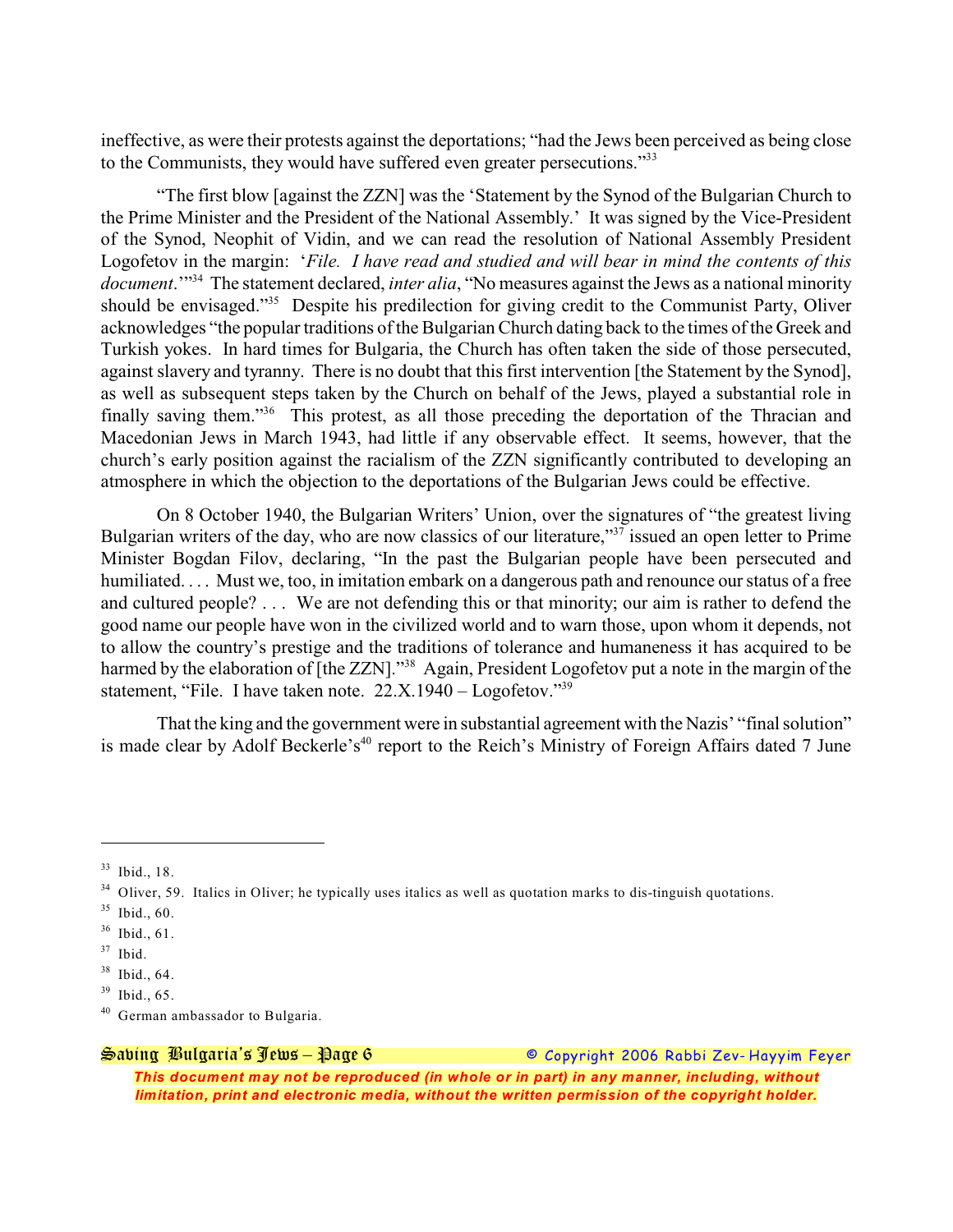1943:<sup>41</sup> "Ich bin fest davon überzeugt, dass der Minister-präsident und die Regierung eine endgültige und restlose Lösung der Judenfrage wünschen und anstreben."<sup>42</sup>

The ZZN was protested by the Bulgarian Writers' Union, the Bulgarian Union of Lawyers, the Bulgarian Union of Doctors, and the Holy Synod of the Bulgarian Orthodox Church. The government joined with a variety of right-wing non-governmental organizations in a propaganda war against the Jews, accusing them of economic exploitation of the Bulgarians, of leading the nation in crime statistics, and of simple disloyalty. The ZZN was passed by the parliament after only three days of debate at the first reading and virtually none at the second reading. "The most heated argument during the entire debate [concerned] not the Jewish [*sic*] but the anti-Masonic sections of the proposed legislation."<sup>43</sup> Article 57 of the Bulgarian constitution provided, "All Bulgarian subjects are equal before the law. There exists no privileged class in Bulgaria." The constitution itself, however, was little more than a symbol, honored far more in the breach than in the observance, and there was no Bulgarian equivalent of the United States Supreme Court to conduct a judicial review of legislation in order to determine a law's constitutionality. "If the [parliament] passed a bill and the king signed it, it was law."<sup>44</sup>

For all the opposition to it, the ZZN passed Parliament and was signed into law by the king. Under its provisions, the Jews of Bulgaria were stripped of virtually every right they had enjoyed for centuries, including the right to vote and the right to practice their professions. A curfew from 9:00 P.M. to 6:00 A.M. was imposed on Jews throughout Bulgaria, and "many Jewish businesses and shops were closed. We were forced to wear the yellow Star of David, were prohibited from owning any means of transportation, telephone, radio, and were banned from all recreational or theater events, concerts, sporting events, or stay at hotels."<sup>45</sup>

In a memo to Ribbentrop dated 6 July 1942, Beckerle declared that the Bulgarian government was "ready to sign an agreement on the Jewish problem as proposed."<sup>46</sup> Bogdan Filov, the prime minister, shepherded through the parliament a "Law empowering the Council of Ministers to take all the necessary measures for the solution of the Jewish problem." $\frac{1}{47}$  On 26 August, the Commissariat for Jewish Affairs was established, with Belev as its head.<sup>48</sup> On 20 November 1942, the king signed a

## *Saving Bulgaria's Jews – Page 7 © Copyright 2006 Rabbi Zev- Hayyim Feyer This document may not be reproduced (in whole or in part) in any manner, including, without limitation, print and electronic media, without the written permission of the copyright holder.*

 $41$  This was three years after the enactment of the ZZN and even after the "temporary" suspension of the deportations. If Beckerle was so sure of the king's and the government's wishes at so late a date, how much more so must they have been in the Nazis' racialist pocket when the Reich was in its ascendency!

 $42$  "I am certain of this: That the Prime Minister and the Government desire and intend a final and complete [the German word will also support a rendering of "dead"] solution to the Jewish question." (My English rendering.) A photograph of this paragraph of Beckerle's report is reproduced in Oliver, 86.

<sup>&</sup>lt;sup>43</sup> Chary, 39.

 $44$  Ibid., 40.

<sup>&</sup>lt;sup>45</sup> Israel Borouchoff, Presentation to Federal Interagency Program on Holocaust Remem-brance, 1 May 2003.

 $46$  Oliver, 102.

 $47$  Ibid.

 $48$  Ibid., 103.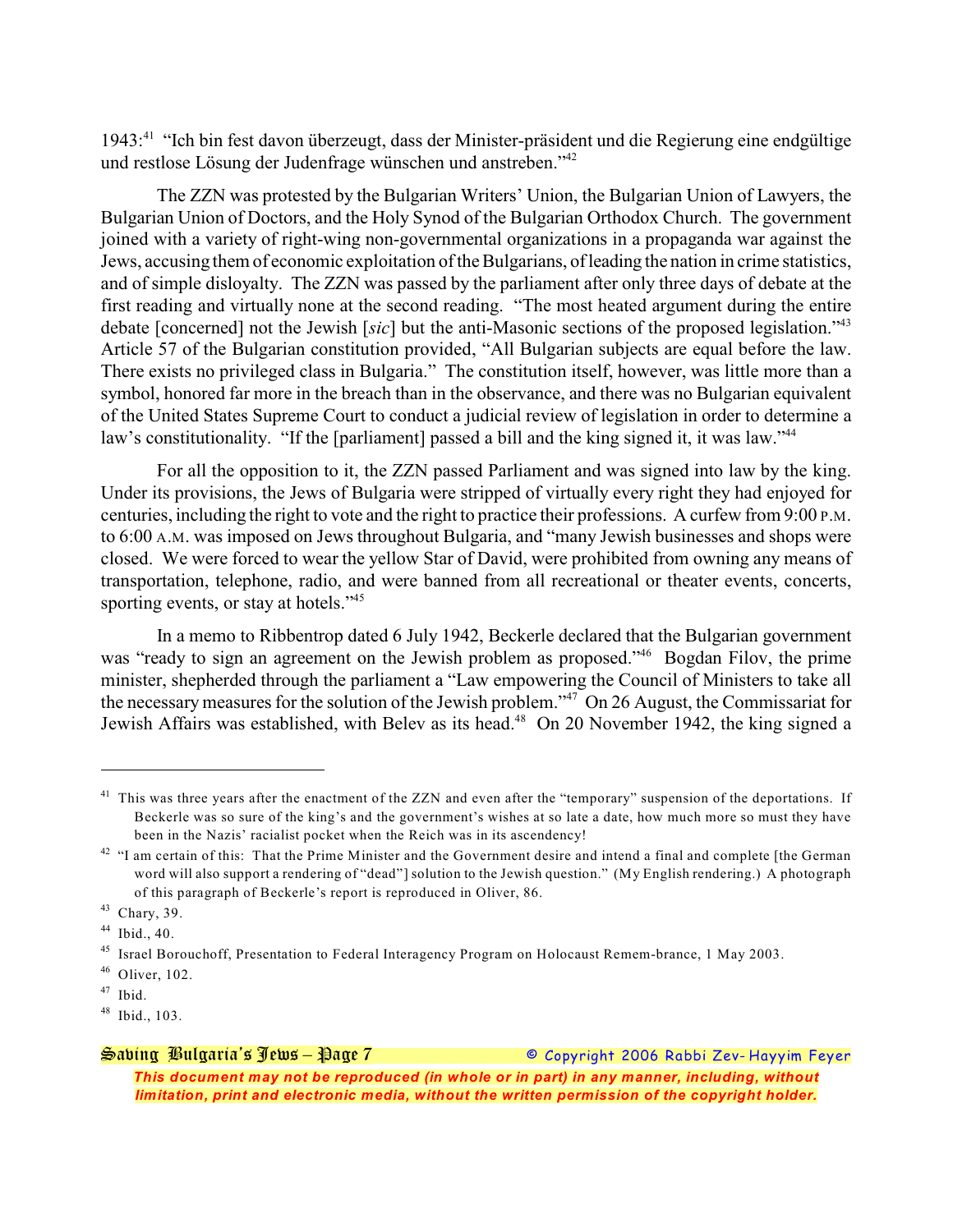decree approving the entire panoply of anti-Jewish regulations which had been promulgated – locally as well as nationally – under the laws.<sup>49</sup>

In February 1943, the deportation of Bulgarian Jews was authorized, and the roundups began in March. The Jews of the newly acquired territories – Thrace and Macedonia – were deported in March. The Thracians were taken by boat up the Danube from Lom to Vienna and then by train to the death camps of Katowice and Auschwitz. The Macedonians were taken by train all the way to Auschwitz and Treblinka. "In all, 11,343 people were deported. Twelve of them would survive."<sup>50</sup>

Protests were raised, but to no avail. Dimitâr Ikonomov alerted his colleague Dimitâr Peshev, who was thus spurred to action.<sup>51</sup> Peshev himself relates that he was surprised by Ikonomov's visit. "I received a visit from Dimitâr Ikonomov, the deputy to the National Assembly from the town of Dupnitsa. He and I had had our differences on certain issues that had come up in the Assembly, and our relations were so strained that we were no longer on speaking terms. . . . I believed him to be a decent man and an upstanding public servant who was deeply committed to the interests of his home town and the electoral college of Dupnitsa."<sup>52</sup> Metropolitan Stefan of Sofia and Petko Stainov, an opposition member of parliament, joined the protesting chorus, but to no avail. "Stefan, in particular, wasted no time in alerting the king, pleading with him by telegram to spare the Thracian Jews, whose transport train he had encountered as it crossed Bulgaria. But as Stefan himself said even at the time, his entreaties fell on deaf ears."<sup>53</sup>

Then, on 9 March, the order was issued to begin deportations of Bulgarian Jews.<sup>54</sup> Several smaller cities were to be made completely *judenrein*, and numbers of Jews from Sofia and from some villages were also to be rounded up. One of the cities was Kyustendil, a town with 940 Jewish residents, located in an area of heavy Partisan and Communist resistance. The Communist Party called for physical resistance – a call which appears to have been virtually entirely ignored. A delegation of forty citizens of Kyustendil, Jews and gentiles both, determined to go to Sofia to plead with the king; by the time the group actually went to Sofia a few days later, they numbered only four, none of them Jewish.<sup>55</sup>

The delegation met with Dimitâr Peshev, member of parliament from Kyustendil and Vice-President of the National Assembly, who soon became their *de facto* leader. He asked for a meeting

*Saving Bulgaria's Jews – Page 8 © Copyright 2006 Rabbi Zev- Hayyim Feyer*

 $49$  Ibid., 112.

 $50$  Todorov, 8-9.

 $51$  Ibid., 9.

Dimitâr Peshev, "Memoirs," in *The Fragility of Goodness: Why Bulgaria's Jews Survived the Holocaust: A Collection* <sup>52</sup> *of Texts with Commentary*, by Tzvetan Todorov, trans. Arthur Denner (Princeton: Princeton University Press, 2001), 158.

 $53$  Todorov, 9.

<sup>&</sup>lt;sup>54</sup> "Bulgarian," as distinguished from those living in the "administered territories" of Thrace and Macedonia, which had not yet been formally incorporated into Bulgaria.

 $55$  Oliver, 154-159, passim; Todorov, 9.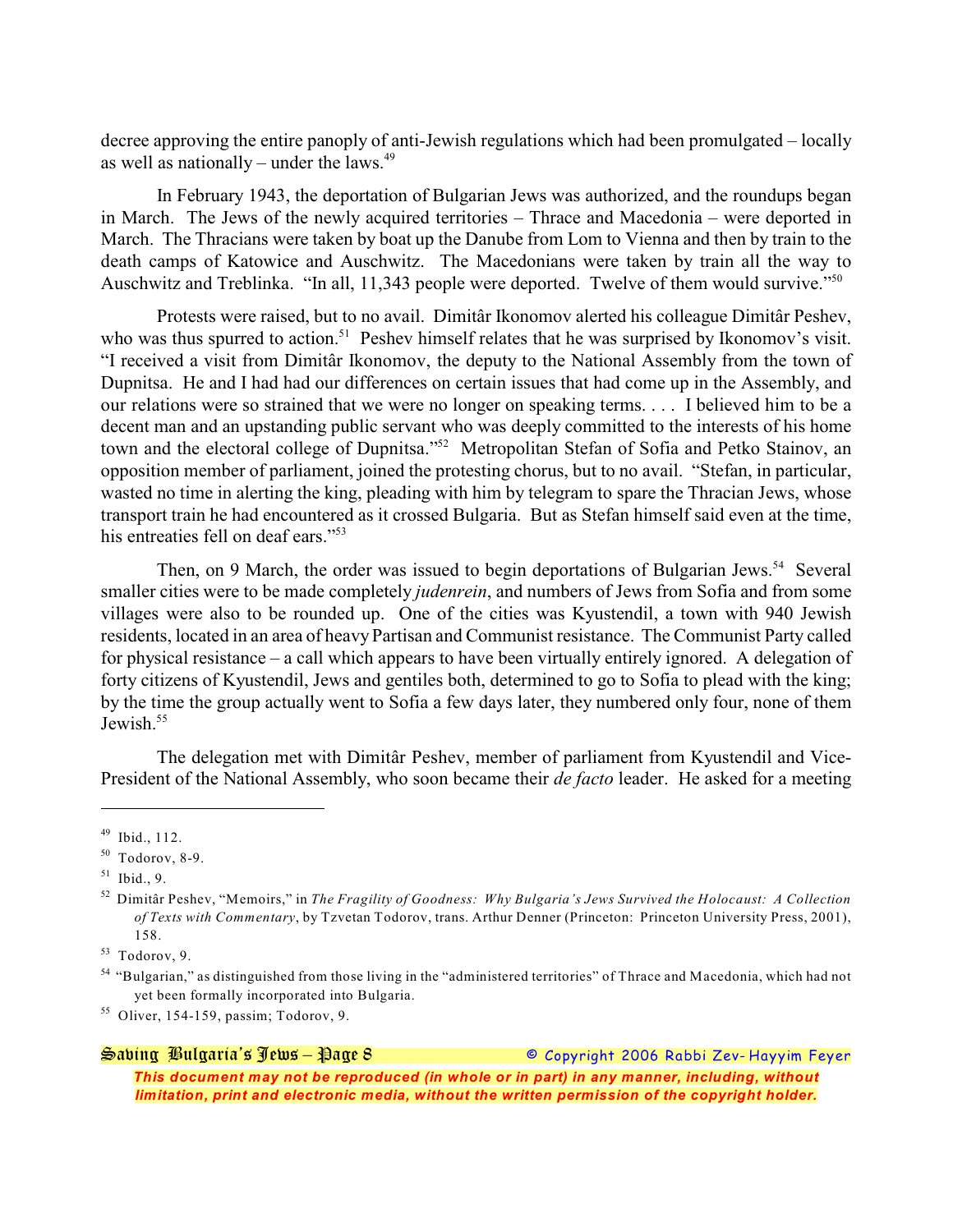with Prime Minister Filov, but was rebuffed. He then went directly to the office of Minister of the Interior Gabrovski, who professed surprise at the news of the pending roundup. He dismissed them, saying "he would see what could be done."<sup>56</sup>

### *Stopping the Deportations*

"The fate of Bulgarian Jews during World War II is a remarkable exception to the tragedy that befell Jewish communities in Europe."<sup>57</sup> Indeed it was, and the questions we must ask is why – even more than how – the philo-Semitic forces were able to prevail in Bulgaria when they failed so badly almost everywhere else in Nazi-controlled Europe.

"Just as the Jews of the collaborating countries had a better chance than those of the conquered, inside Bulgaria those who were close to the government were usually more effective champions of the Jews than those who were in opposition. It was not primarily through an enraged public or defiant anti-Nazis that the Jews escaped deportation, but first through the action of the government and its supporters. Anti-Nazis, such as Metropolitan Stefan, were instrumental in convincing the government to change its plans, but Peshev took the initial step in reversing deportations, and the government itself had to make the final decision."<sup>58</sup> Once again, Chary portrays the government as, in effect, waiting for a reason, seeking as "peg" on which to hang the saving of the Jews. Yet, at every step along the way, the government pushed forward with its plans for the deportations, ignoring or dismissing the protests, until the pressure, in the form of the protests of the entire Bulgarian Orthodox Church, proved too great for the king to resist.<sup>59</sup> Even Peshev's letter had no direct influence upon the government's determination to deport the Jews; it led directly only to Peshev's losing his position as Vice-President of the National Assembly. It did, however, contribute to the atmosphere which enabled the Church's pressure to be effective.

The survival of the Jews of any particular nation under Nazi occupation seems to have little if any relationship to the history of anti-Semitism in the country. A prime example is Czechoslovakia. "Czechoslovakia, with virtually no anti-Semitism to soil its long proud record,<sup>60</sup> had a lower percentage

*Saving Bulgaria's Jews – Page 9 © Copyright 2006 Rabbi Zev- Hayyim Feyer*

<sup>&</sup>lt;sup>56</sup> Oliver, 160-161.

Emmy Barouh, "Ancestral Memory and Historical Destiny: The Sense of Belonging," in *Jews in the Bulgarian Lands:* <sup>57</sup> *Ancestral Memory and Historical Destiny*, ed. Emmy Barouh (Sofia: International Center for Minority Studies and Intercultural Relations, 2001), 19. Barouh's book is not an examination of the history of Bulgaria and her Jews under Nazism, but rather a sociological study of the Bulgarian Jews in Israel at the turn of the millennium. Part of that study, of course, touches upon the Holocaust years.

<sup>58</sup> Chary, 197.

 $59$  I cannot but think of the actions of the Bulgarian Orthodox Church as a response (several years prior to the question) to Stalin's "How many division does the Pope have?"

 $60$  This is far more true of the Czechs (the territory of Bohemia and Moravia) than of the Slovaks. Even in what is now the Czech Republic, however, anti-Semitism was not entirely absent. The legend of the *golem*, an android of clay made by Rabbi Yehuda Loewe (1525-1609) and animated by certain mystical incantations, was a response to anti-Jewish depredations by the citizens of Prague. (The legend inspired Mary Wollstonecraft Shelley's novel *Frankenstein*.)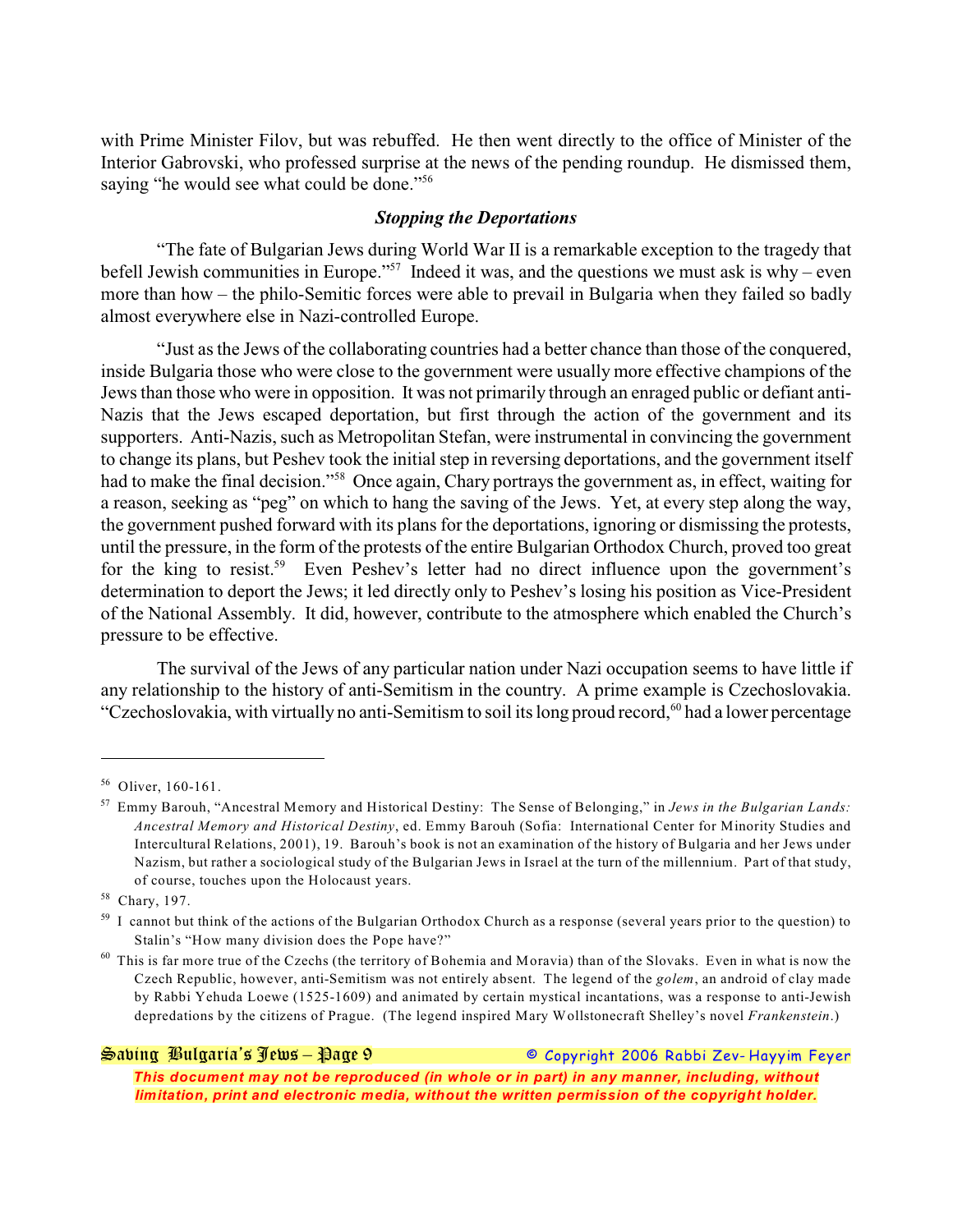of Jewish survivors than any other Nazi-occupied country."<sup>61</sup> Despite the Czechs' philo-Semitism the Czech people, in response to the Nazis' decree that Jewish shops post the Star of David, increased their patronage of those very shops – only 13,000 of Czechoslovakia's 120,000 Jews survived, 3,000 within Czechoslovakia. 7,000 who survived Tereseienstadt, and 3,000 survivors of camps in the East.<sup>62</sup>

Throughout Nazi-occupied Europe, there were individuals of great courage who sheltered Jews or who helped them escape. In no country but Bulgaria, however, was the rescue effort so completely effective and on so large a scale.

We cannot but honor the Danes, of course, who, led by King Christian  $X<sub>0</sub><sup>3</sup>$  mobilized a fleet of virtually every vessel in Denmark to transport the Danish Jewsto Sweden. The Danish story can be told with pride. "The obdurate Danes were bluntly ordered [in February 1943] to . . . establish a ghetto, and enforce the wearing of the Jewish badge. King Christian balked, declaring that he would be pleased to move from his palace to such a ghetto and would regard wearing the so-called 'Jewish badge' as an honor."<sup>64</sup> Even so, about 10% of Denmark's Jews were lost to the Nazis, and the toll would likely have been far greater had not Count Helmuth von Moltke, later executed by the Nazis, warned Danish intelligence and had not Captain Georg Ferdinand von Duckwitz, who governed German shipping in and from Denmark, received and passed on to two high-ranking members of the Danish government and to the Swedish ambassador to Denmark "a strictly confidential letter from his superiors ordering him to prepare four cargo ships, [which] would be adequate to transport all Danish Jews in one mass deportation."<sup>65</sup> Both the government and the Danish Lutheran Church were virtually unanimous in their support of the efforts to save the Jews of Denmark. Gerda Bertelsen, wife of the principal of the Aarhus Cathedral College, "in reply to the bludgeoning Gestapo official who pressed her to confess that she had participated in the smuggling of Jews to Sweden, . . . asserted: 'All decent people do!'"<sup>66</sup>

In Finland, only four Jews of a total Jewish population of about 2,000 were sent to the crematoria, thanks to the adamant stand of the Finnish government. Finnish Prime Minister Wolf Juhan Witting, at a luncheon meeting in the late summer of 1942, told Heinrich Himmler's personal physician Felix Kersten (who was meeting with him as Himmler's representative), "Finland is a decent nation. We would rather perish together with the Jews.  $\dots$  We will not surrender the Jews!"<sup>67</sup> By use of dilatory tactics based upon Finland's being a parliamentary democracy and the slowness of moving so major a proposal through the parliamentary process, and despite Finland's being "almost wholly

<sup>&</sup>lt;sup>61</sup> Philip Friedman, *Their Brothers' Keepers* (New York: Crown Publishers, 1957), 101-102.

 $62$  Ibid., 102.

 $^{63}$  An interesting note to the history of Denmark is that King Christian X was born on Rosh Hashanah in 1870.

 $^{64}$  Ibid., 150-151.

 $^{65}$  Ibid., 151-152.

 $<sup>66</sup>$  Ibid., 154. Italics in Friedman.</sup>

 $67$  Ibid., 146.

*Saving Bulgaria's Jews – Page 10 © Copyright 2006 Rabbi Zev- Hayyim Feyer This document may not be reproduced (in whole or in part) in any manner, including, without limitation, print and electronic media, without the written permission of the copyright holder.*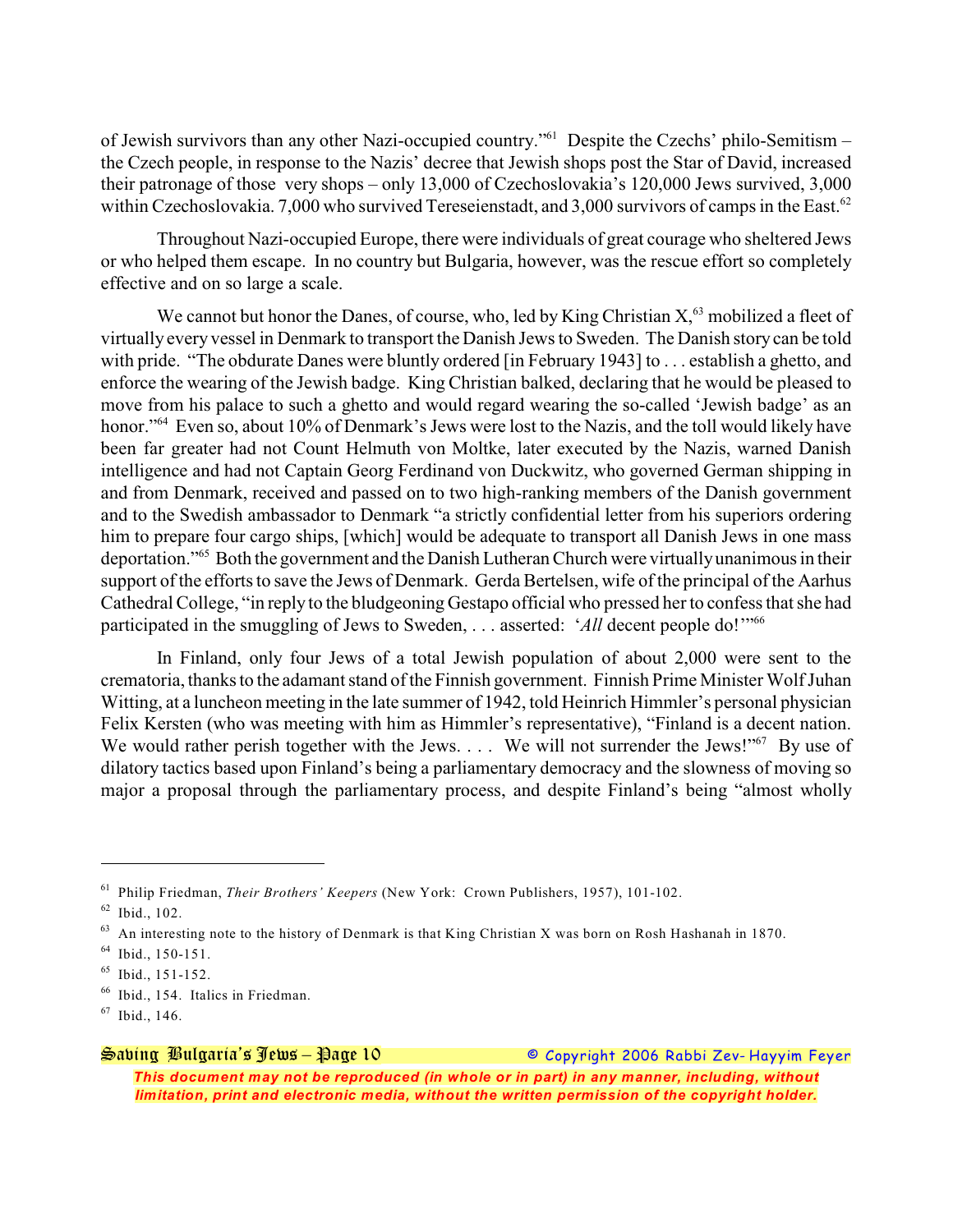[economically] dependent on" Germany,<sup>68</sup> Finland managed to avoid participating in the Nazis' effort to make Europe *judenrein*. 69

In both Denmark and Finland, the rescue was made possible by a combination of (a) the government's learning of the plans for deportation<sup>70</sup> and (b) the government's active resistance. In Bulgaria, another solution had to be found, for the government, led by King Boris III, was firmly in the Nazi camp.

At a meeting of the Holy Synod of the Bulgarian Orthodox Church on 2 April 1943, Metropolitan Stefan of Sofia declared, "The Jews know well that there is no one to speak for them with authority except for the Bulgarian Church, and that if she acts forcefully, her voice will be heard. . . . If our Church does not intervene, we should expect even worse outrages and acts of cruelty, which our people, who are good and kind, will one day recall in shame."<sup>71</sup>

In 1998, the Open Society Foundation conducted a surveyon "Ancestral Memory and Historical Destiny of Bulgarian Jews."<sup>72</sup> As part of the study, interviews were conducted with Jews still living in Bulgaria. "To guarantee maximum credibility of the answers . . . the team decided to select interviewers from the young members of the Jewish organization [*sic*; probablymeans the Jewish community], who were subsequently trained for the purpose.<sup> $373$ </sup> The interviewers are not identified in the study, and the interviewees are identified only by initials. In answer to the question, "What sort of people did you entertain at home?" one respondent said, "All sorts, mostly Bulgarian. There was this priest from Moursalovo [Kocheinovo] who was like a son to my father. Even though they were prohibited [from visiting Jews] during the fascist period, he would still come and visit us."<sup>74</sup> The respondent continues, "Until '41 there was no division between us and the Bulgarians. We were on excellent terms with the neighbours. We lived in a Bulgarian neighbourhood. I remember when they transported the Aegeans [the deported Jews from Aegean Thrace].... Even the wife of a policeman, she was Bulgarian, she was making the sign of the cross and repeating, 'The L\*rd will punish us.' Her husband was the most evil

## *Saving Bulgaria's Jews – Page 11 © Copyright 2006 Rabbi Zev- Hayyim Feyer This document may not be reproduced (in whole or in part) in any manner, including, without limitation, print and electronic media, without the written permission of the copyright holder.*

 $68$  Ibid., 144.

 $^{69}$  Ibid., 146-147.

In Denmark, by warnings from the German officials who would have been involved in the deportation; in Finland, by Dr. Kersten's attempt to persuade and browbeat Prime Minister Witting.

<sup>&</sup>lt;sup>71</sup> Holy Synod of the Bulgarian Orthodox Church, Minutes of a Special Session, 2 April 1943, in *The Fragility of Goodness: Why Bulgaria's Jews Survived the Holocaust: A Collection of Texts with Commentary*, by Tzvetan Todorov, trans. Arthur Denner (Princeton: Princeton University Press, 2001), 101.

The results of the survey are published in *Jews in the Bulgarian Lands: Ancestral Memory and Historical Destiny*, ed. <sup>72</sup> Emmy Barouh (Sofia: International Center for Minority Studies and Intercultural Relations, 2001). The individual essays which constitute the study are listed separately in the bibliography and cited separately herein.

Emmy Barouh, foreword to *Jews in the Bulgarian Lands: Ancestral Memory and Historical Destiny*, ed. Emmy Barouh <sup>73</sup> (Sofia: International Center for Minority Studies and Intercultural Relations, 2001), 7.

Interview with L.N.Ch., Varna, 9 August 1998, in *Jews in the Bulgarian Lands: Ancestral Memory and Historical* <sup>74</sup> *Destiny*, ed, Emmy Barouh (Sofia: International Center for Minority Studies and Intercultural Relations, 2001), 111. (Brackets in the original.)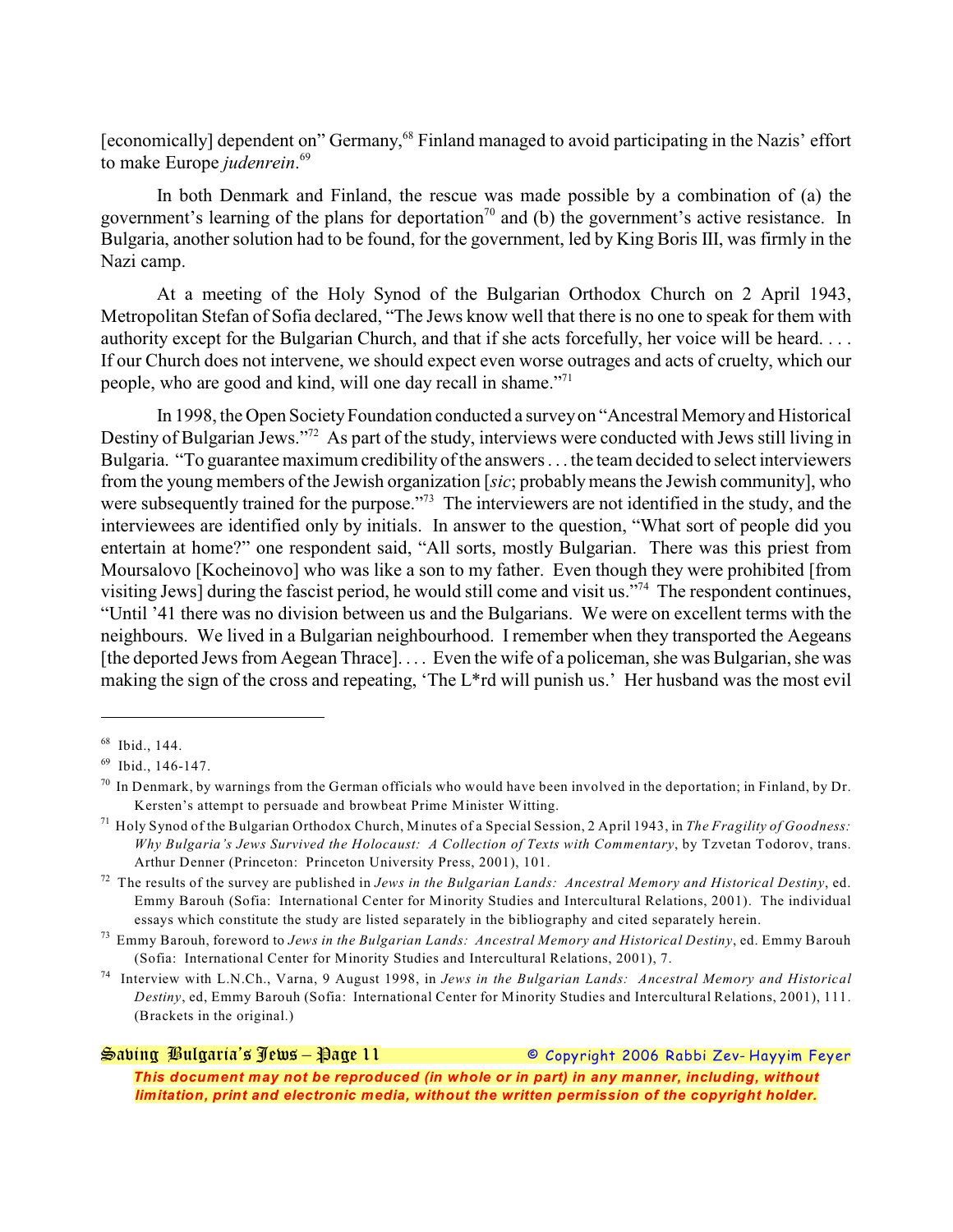policeman. . . . When we were locked up, we used to find bread and other food on our doorstep every morning, from Bulgarian friends of my father's."<sup>75</sup>

Some would credit King Boris III with blocking the deportations. "This thesis was first put forward in the Bulgarian émigré press . . . in 1952 by Benjamin Arditti, a Bulgarian Jew who had emigrated to Israel. . . , but also, after 1990, in Bulgaria itself."<sup>76</sup> An examination of the king's statements reveals that he manipulated what he said to have the effect he wished upon his hearers. "When Boris spoke . . . , it was not to reveal his inner thoughts nor to put into words the world he saw around him; he spoke in order to act on those he addressed, so that they would do what he wanted them to do."<sup>77</sup> Looking at the king's actions for a clue to his attitude, we find that he may have had a hand in stopping the deportation of the Bulgarian Jews – "Peshev and his fellow deputies' action could not have stopped the deportation, had Boris, who held supreme power in Bulgaria, wanted it carried out."<sup>78</sup> – but equally, he certainly bore responsibility for the deportation of the Thracian and Macedonian Jews; "It was his government that, in its decree of 5 June 1942, had taken away their citizenship.<sup>79</sup> Boris did not initiate the deportation . . . but he did nothing to stop it, even though he had the means to do so."<sup>80</sup> The king seems to have been genuinelymotivated bywhat he believed (or convinced himself) was good for his nation. "His actions were guided by self-interest, or rather, by what he saw as Bulgaria's interests; for someone like Boris, who identified completely with his country, the two were indistinguishable. What motivated him was national interest as he understood it, not humanitarian principles."81

 $80$  Ibid., 20.

*Saving Bulgaria's Jews – Page 12 © Copyright 2006 Rabbi Zev- Hayyim Feyer*

 $^{75}$  Ibid, 111-112. Again, brackets in the original.

 $76$  Todorov, 18.

 $77$  Ibid., 19.

 $78$  Ibid.

Technically, the decree did not take away their citizenship; it singled out the Jews of the newly acquired provinces, unlike <sup>79</sup> all the other ethnic minorities, as being unable to attain it. But Todorov's point here is still sound.

<sup>&</sup>lt;sup>81</sup> Ibid., 23. Todorov, in my opinion, as I have found with Chary, treats the king far too gently. I find him to have been manipulative in the extreme and more than willing to institute the final deportations. Had not the Bulgarian Orthodox Church presented a solid phalanx against the deportations, the Jews of Bulgaria would have been decimated, despite the Peshev letter. (If the king really wanted to stop the deportations, he could have compelled Filov to respond favorably to the Peshev letter and could have prevented Filov from stripping Peshev of his position. In short, I find his primary motivation not only to have been less than humanitarian but even less than patriotic; his interest was personal, the maintenance of his own power. It is not that he "identified completely with his country," but that he identified his country with himself.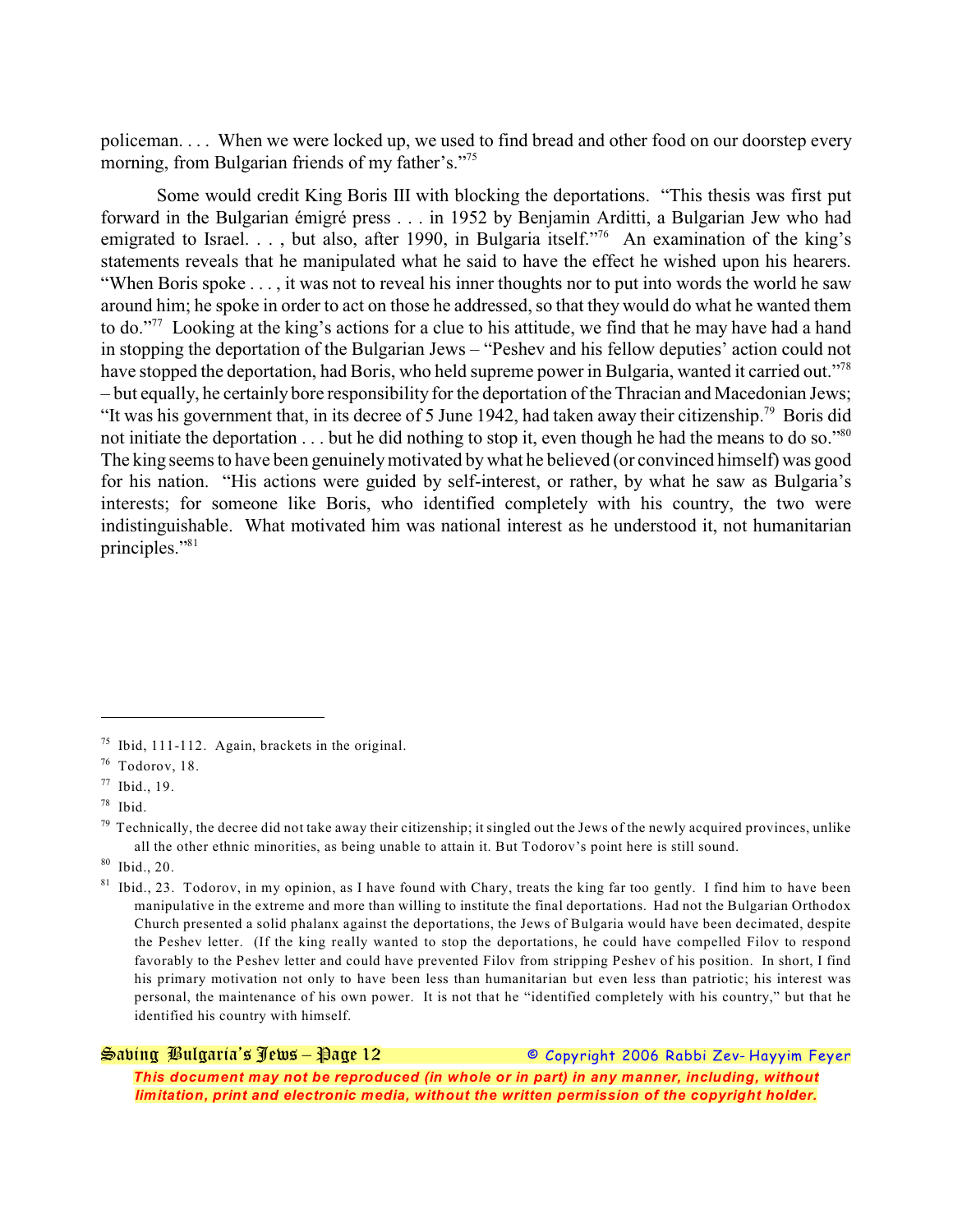Accepting Gabriele Nissim's depiction of Peshev<sup>82</sup> as a major player in the opposition to the deportations – although we cannot help but note that Peshev, with all other members of the government, supported the enactment of the ZZN and that he offered no demurral when the deportees were the Thracian and Macedonian Jews – Todorov tells us that, "had Peshev and his like-minded colleagues not acted as they did, the king would probably have decided differently."<sup>83</sup>

We cannot forget that, along with every member of the government party, Peshev supported the adoption of the ZZN in 1940. "His argument was one of national interest: concessions had to be made towards the Germans, since Bulgaria depended on them and isolating the Jews seemed to keep the Germans happy; besides, the law would not be enforced and no one would really be bothered."<sup>84</sup> But Peshev revealed himself in 1943 as being eminently teachable, as he responded to Ikonomov's entreaties. It seems that "where once he had seen abstractions – rules, laws, regulations, Jews – he now saw individual faces, and they were faces of people who were suffering."<sup>85</sup>

In March 1943, Peshev visited his home constituency of Kyustendil, where the assistant chief of police told him in great detail of the plans for the round-up of the Jews. "There could be no more doubt about what was going to happen to the Jews," he affirms, and he then continues, "I could not remain passive – my conscience and understanding of the grave consequences both for the people involved and for my country did not allow it. It was then that I made the decision to do everything in my power to prevent the execution of a plan that was going to compromise Bulgaria in the eyes of the world and brand it with a mark of shame that it did not deserve."<sup>86</sup> As he realized that the Commissar for Jewish Questions (Belev) was, in fact, determined to carry out the deportations, Peshev found that he could not "fold my arms and sit back quietly. . . . To remain silent would have been a breach of conscience, it would have been contrary to my sense of responsibility both as a deputy and as a human being. I would be responsible for the outcome if I did not take steps to halt actions that had already

*Saving Bulgaria's Jews – Page 13 © Copyright 2006 Rabbi Zev- Hayyim Feyer*

<sup>&</sup>lt;sup>82</sup> Gabriele Nissim, *L'uomo che fermò Hitler* (Milan: Mondadori, 1998), passim. I have seen Nissim's book; my Italian is not sufficient for me to have made significant direct use of it (it has not been published in English, although a manuscript of an English translation exists at the United States Holocaust Museum in Washington, inaccessible to me), but I have been able, skimming, to get an idea of its thrust. Todorov, in acknowledging his dependence upon Nissim, fairly reflects Nissim's work. Nissim's characterization of Peshev as "the man who stopped Hitler" (translation of his title) is, in my opinion, over the top. Peshev risked – and lost – his political career in trying to stop the deportation of the Jews from "old Bulgaria," and for this he is deserving of great honor, even a chapter in a European version of John F. Kennedy's *Profiles in Courage*; he is one of only seventeen "righteous gentiles" from Bulgaria officially honored by Yad Vashem. Still, in view of his having quickly been deposed as Vice-President of the National Assembly, he cannot have been the one whose objection was the effective blow.

 $83$  Todorov, 24.

 $84$  Ibid., 29.

 $85$  Ibid.

 $86$  Peshev, 159.

*This document may not be reproduced (in whole or in part) in any manner, including, without limitation, print and electronic media, without the written permission of the copyright holder.*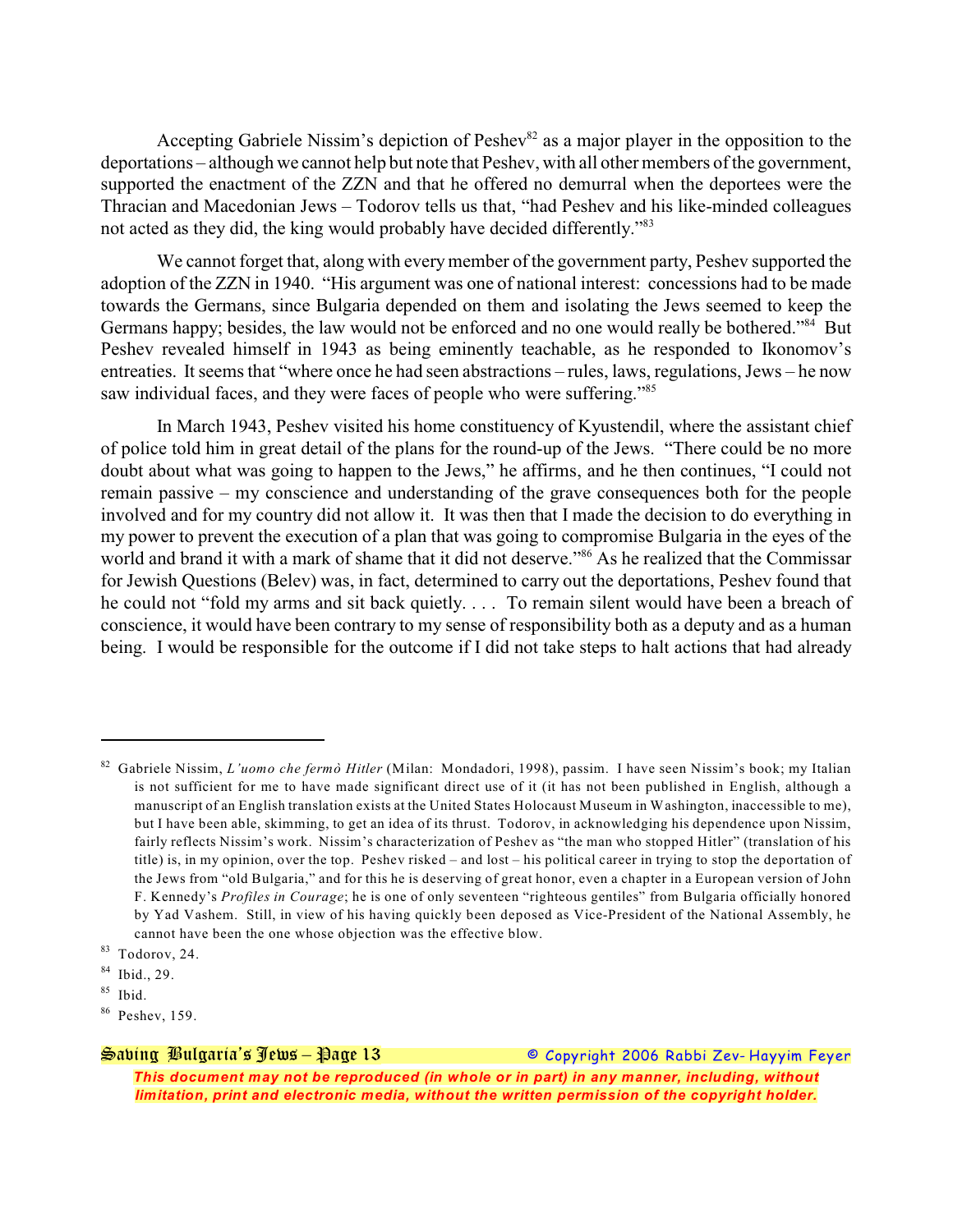begun but were now temporarily suspended and that I knew to be a grave crime from a constitutional as well as a human and moral viewpoint."<sup>87</sup>

Six days later, Prime Minister Filov made an entry in his diary recounting an afternoon audience with the king, declaring, "We spoke mainly about the Jewish problem in which the King is insisting on a firm hand."<sup>88</sup> Peshev drafted and on 17 March obtained the signatures of forty-two of his fellowmembers of parliament on a memorandum to Filov demanding, in the name of the honor of Bulgaria and the Bulgarian people, that there be no deportations of Jews. Under pressure from the government, a dozen of the signatories withdrew their names, but Peshev persevered.

Although some opposition deputies had let Peshev know of their willingness to sign his letter, he declined their offers,  $89$  feeling that "the action . . . had to be led by members of the majority who repudiated neither the regime nor the general principles of its domestic and foreign policy nor its own overall support for the government, but rather disagreed with it on a single issue: the deportation of Bulgarian Jews and their delivery to a foreign power whose intentions in this regard no one could claim not to know."90

With the acquiescence of the king,  $91$  Filov then took steps to remove Peshev as Vice-President, and it was done, without his having a chance to speak in his own behalf.<sup>92</sup> "Nevertheless, the plans for deporting the Bulgarian Jews had been abandoned for the time being."<sup>93</sup>

But the stay of execution was only temporary. By mid-May of 1943, the Commissariat for Jewish Affairs had developed a plan to deport the Jews of Bulgaria. Their plan included rounding up all the Jews of the nation prior to the actual deportations and placing them in camps. With a (perhaps conscious, perhaps unconscious) evocation of the requirement of the ZZN that Jews be expelled from the city of Sofia, the Commissariat's plan declared, "The rounding up of all Sofia Jews is technically difficult in a single stage. In order to accomplish it, the Sofia Jews must previously be deported to the countryside. . . . The deportation of Sofia Jews to the provinces will divert suspicions of deportation to Germany."<sup>94</sup> On 22 May, the Jews of Sofia were ordered to leave the city not later than Sunday, 24 May, the feast day of Saints Cyril and Methodius. There followed an outpouring of protest telegrams and memoranda from individuals and organizations, including the Communist Party (which urged the

*Saving Bulgaria's Jews – Page 14 © Copyright 2006 Rabbi Zev- Hayyim Feyer*

 $87$  Ibid., 163.

 $88$  Oliver, 166.

 $\frac{89}{9}$  With the exception of "two deputies who did not belong to the majority – Alexander Tsankov and Todor Kojukharov[, members of the right-wing pro-German opposition]. Since they were strong supporters of the government's policies towards Germany, their signatures would make it difficult for our parliamentary action to be constructed as anti-German." (Peshev, 167)

 $90$  Peshev, 165.

 $91$  As witnessed by an entry in Filov's diary.

 $92$  Oliver, 166-173, passim; Todorov, 10-11.

 $93$  Todorov, 11.

 $94$  Oliver, 182.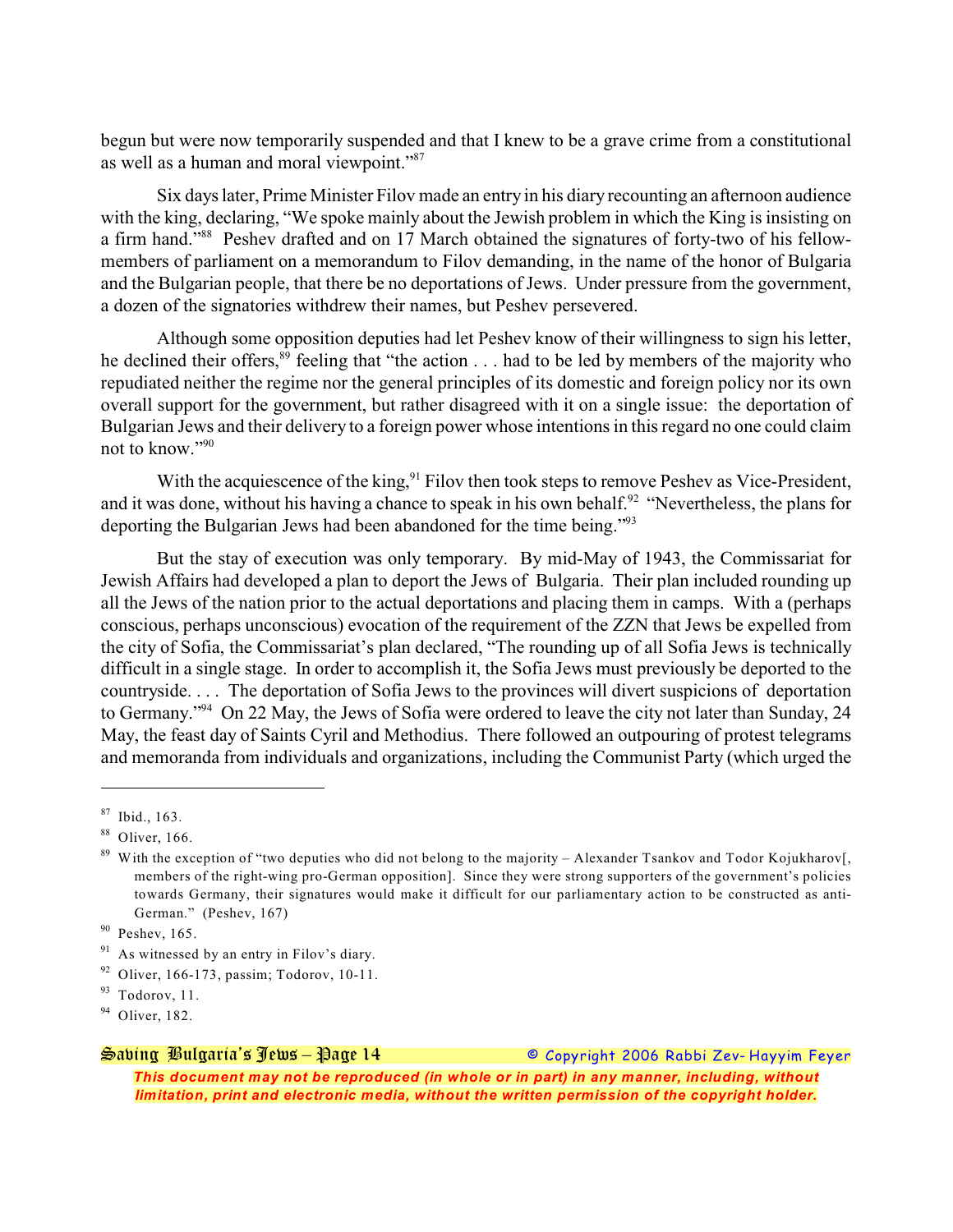Jews to "choose heroic struggle and death rather than death at the hands of the butcher Hitler"), the Bulgarian Lawyers' Union, numerous members of the parliament, and the United Evangelical Churches.<sup>95</sup> The Swiss and Spanish ambassadors and the Catholic bishop at Skoplje were also among the prominent voices raised in protest.<sup>96</sup>

The most consistent and the strongest voice opposing the government's anti-Semitic policies was that of the Bulgarian Orthodox Church. While the leaders of the Church were virtually unanimous in their opposition to the government's anti-Semitism, "no other man with comparable influence so opposed the government's anti-Semitic policy as did Metropolitan Stefan. Stefan was openly pro-British<sup>97</sup> and because of this an embarrassment to the government. It was under his direction as chairman that the Holy Synod sent letters of protest to the government against the ZZN and the deportation of Jews in March 1943."<sup>98</sup>

Among these various appeals, those of the Bulgarian Orthodox Church were particularly important, and as the situation worsened, the Church's stance grew firmer and firmer. At the time of the first Assembly debates on the Law for the Defence of the Nation, the metropolitans were stressing the difference between converted or baptized Jews who had adopted the Christian faith, and the rest, demanding, above all, full protection for the former. At the same time, the clerics asked that the latter, the non-converted, be judged by what they did, not for who they were. . . . During one meeting of the Synod, on 2 April 1943, even those who had defended the law [when it was first enacted] now attacked its implementation. Yosif, metropolitan of Varna, for example, said, 'Toward the non-Christian Jews, our relations must be those of universal morality, of one man to another.' . . . Another metropolitan, Kliment of Stara Zagora, added that, in acting as they did, the government bodies were behaving like Communists, not like Christians. Cyril of Plovdiv and, above all, Stefan [of Sofia] were particularly outspoken. Stefan fired off one report after another; the king was unmoved, while the prime minister threatened to haul Stefan into court for actions hostile to the state. . . . Stefan responded by announcing that the doors of every Bulgarian church and monastery would be opened to the Jews.<sup>99</sup>

The Church's work in the rescue included many tactics. There was a "veritable epidemic of 'mercy baptisms' during the German occupation, . . . [and] in the years 1938-1941, approximately 10,000 mixed marriages<sup>100</sup> were conducted between Christian Bulgarians and Jews. . . . After 1941,

*Saving Bulgaria's Jews – Page 15 © Copyright 2006 Rabbi Zev- Hayyim Feyer*

 $95$  Ibid., 183-190.

 $96$  Ibid., 162-164.

Very likely true, but neither Chary nor any other source which I have encountered brings evidence to prove it. 97

 $98$  Chary, 188. As we shall see below, Stefan was not alone in leading the Bulgarian Orthodox Church to this position. Metropolitan Cyril of Plovdiv wrote in opposition to anti-Semitism as nearly as 1938. I have seen only secondary references to his pamphlet and no citations of the pamphlet itself, so I cannot judge its details.

<sup>&</sup>lt;sup>99</sup> Todorov, 25. See also Holy Synod of the Bulgarian Orthodox Church, Statement to the Prime Minister, 15 November 1940, in *The Fragility of Goodness: Why Bulgaria's Jews Survived the Holocaust: A Collection of Texts with Commentary*, by Tzvetan Todorov, trans. Arthur Denner (Princeton: Princeton University Press, 2001), 54-57, passim.

<sup>&</sup>lt;sup>100</sup> In view of the fact that the total Jewish population of Bulgaria (men, women, and children) was only about 50,000, it is simply not credible that over 20% of all the Jews in Bulgaria (not even of all the adult unmarried Jews) contracted "real" interfaith marriages in the course of only three years. While there may well have been some genuine interfaith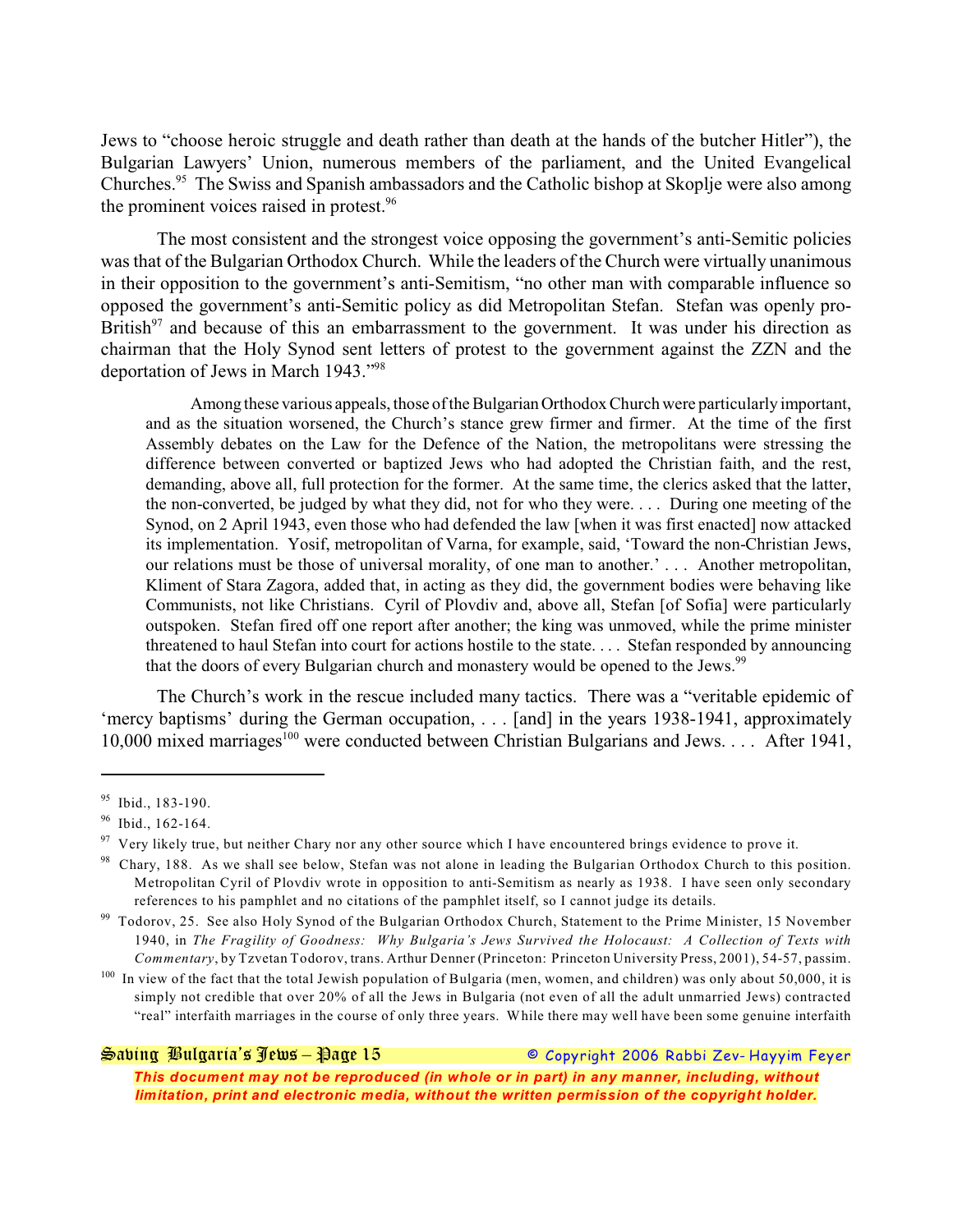conversions were administered on a mass scale, with both parties tacitly agreeing that the convert could renounce his vow after the war. . . . A government order placed a deadline on conversions, ruling that only Jews who had been baptized prior to the publication of the racist laws were exempt. However, in many instances priests readily stated that a Jewish applicant for formal baptism had in fact been converted to Christianity some time earlier."<sup>101</sup>

Metropolitan Cyril of Plovdiv, who was later to become Patriarch of Bulgaria, "sent his own telegram to the king, interceded with the administrative authorities, and allowed Jews to take refuge in his house; it is said of Cyril that he vowed to lie across the rails in the path of the first train transport of Jews from his diocese."<sup>102</sup> The story of Cyril's dramatic vow may be apocryphal – it is mentioned in several sources, but always as a statement, without evidence – but it is believable. In 1938, Cyril had written a pamphlet entitled "Faith and Resolution," which roundly condemned anti-Semitism.<sup>103</sup>

Metropolitan Stefan of Sofia personally saw to the hiding of Chief Rabbi Asher Hannanel and even "declared publicly that 'G\*d had determined the Jewish fate, and men had no right to torture Jews, and to persecute them.  $\cdot$ <sup>104</sup> He also "sent Boris a telegram that read as follows: 'Do not judge, so that you may not be judged. For with the judgment you make you will be judged, and the measure you give will be the measure you get.<sup>105</sup> Know, Boris, that G\*d watches your actions from Heaven.' . . . The traditional Cyril and Methodius Day parade on 24 May (Cyril and Methodius Day is a Bulgarian national holiday in honour of culture and education) turned into a mass demonstration against the government's anti-Jewish policies; 400 people were arrested. Nonetheless, the evacuation of Sofia's Jews to the provinces went ahead and continued through the month of June; nearly 20,000 Jews were forced to leave the capital. Yet deportation to the concentration camps of Poland still had not occurred."<sup>106</sup>

As Germany began to go into retreat militarily, the incentive to deport the Jews of Bulgaria also faded. Beckerle, in a memo dated 18 August 1943, acknowledged that only the resumption of Germany's military success would enable the deportations to resume. King Boris returned from a visit to Berlin on 25 August. Three days later, under what almost every source describes as mysterious

marriages, the overwhelming majority of these 10,000 must have been purely *pro forma*, with some provision (I have not encountered a telling of the details) that would have justified a later annulment.

 $101$  Friedman, 105. Friedman deals with Bulgaria only briefly – just over one page – but he seems mildly to echo Chary in viewing King Boris III as having tried unsuccessfully to sidestep the Nazis' demands.

 $102$  Todorov, 10.

 $103$  Chary, 188.

Hannah Arendt, *Eichmann in Jerusalem: A Report on the Banality of Evil*, revised and enlarged edition (New York: <sup>104</sup> Penguin, 1977), 186.

 $105$  Matthew 7:1-2.

 $106$  Todorov, 12.

*Saving Bulgaria's Jews – Page 16 © Copyright 2006 Rabbi Zev- Hayyim Feyer This document may not be reproduced (in whole or in part) in any manner, including, without limitation, print and electronic media, without the written permission of the copyright holder.*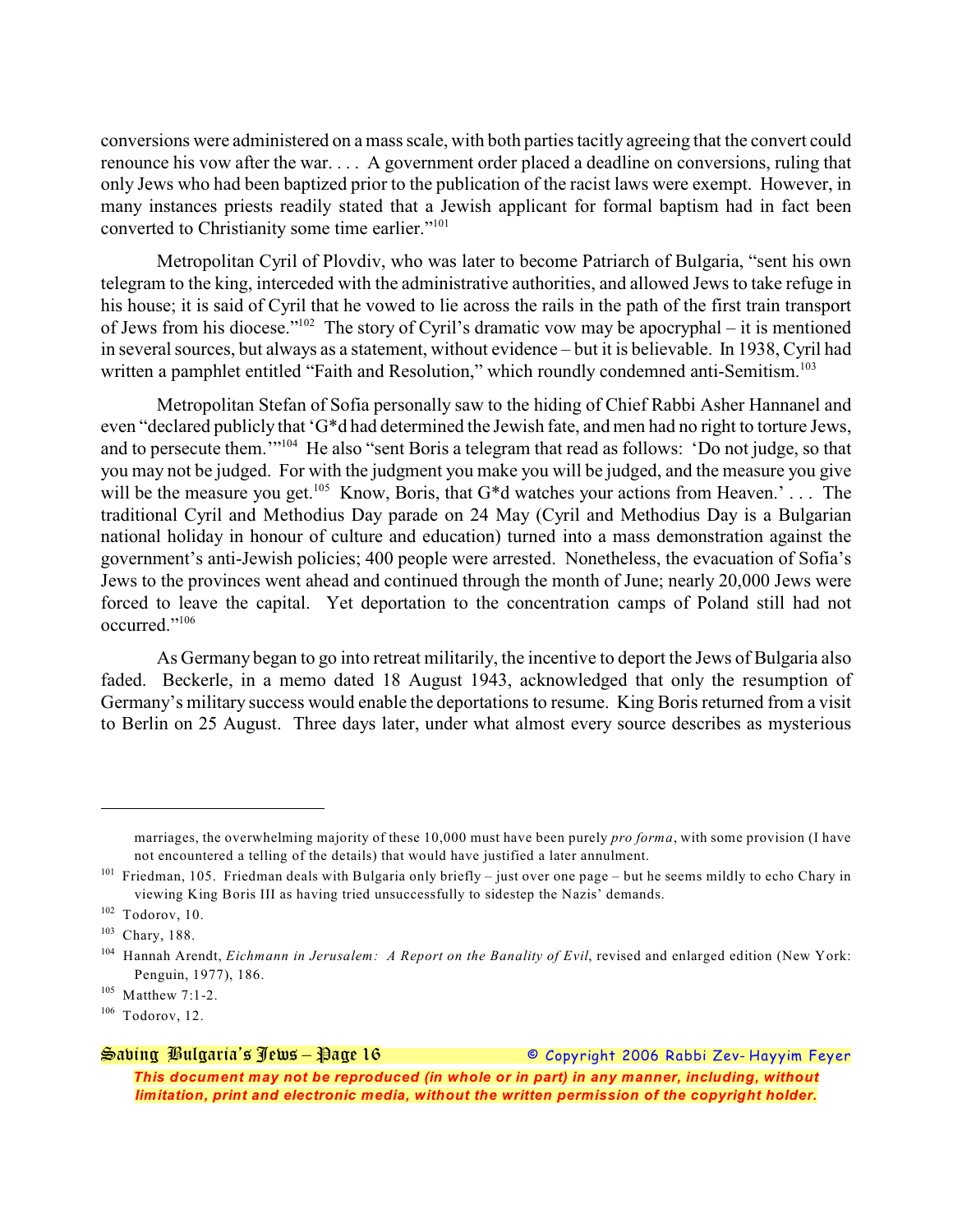circumstances,  $107$  he died. Filov and two other regents were named, as Crown Prince Simeon was only six years old. "A new government was formed, and . . . Belev was replaced by another commissar, someone not known for his anti-Semitism. By the end of [October], Sofia's Jews had been granted permission to return to their homes . . . ; on 31 August 1944, . . . the cabinet rescinded the Law for the Defence of the Nation. On 9 September, the old regime collapsed."<sup>108</sup>

"Not a single Bulgarian Jew had been deported or had died an unnatural death, when, in August 1944, with the approach of the Red Army, the anti-Jewish laws were revoked. I know of no attempt to explain the conduct of the Bulgarian people, which is unique in the belt of mixed populations."<sup>109</sup>

### *Conclusion*

Who, finally, gets the credit? Certainly, all those who protested, all who objected, are entitled to share in the accomplishment. Well, almost all. I am disinclined to give much credit to the Communists as a group (although there were undoubtedly individuals within the Communist camp who did contribute substantially). The Communists' position was that the Jews should fight; it would have been a hopeless battle and one that would likely have accelerated the deportations. Further, the Communists – again, as a group; there may well have been more idealistic individuals within that camp – seem to have been motivated far more by an anti-monarchialism than by any humanitarian considerations.

Writing well after the demise of the Communist regime, Tzvetan Todorov points out that the Communist government, even while claiming credit for the rescue, seems by its actions to have regarded it as virtually inconsequential. The People's Tribunal, established by the newly formed Communist government after 9 September 1944, put all the monarchist members of parliament on trial. Of the forty-three signatories to Peshev's letter (forty-two plus Peshev himself), "twenty were sentenced to death, six to life imprisonment, eight (including Peshev himself) to fifteen-year prison terms, <sup>110</sup> four others to five-year terms, and one to a prison term of a year; three were acquitted and another died while awaiting sentencing. . . . Among the most notable of those executed were Ikonomov, who had been the first to sound the alarm, and Ivan Petrov, who had fought hard in the National Assembly against the  $[ZZN]$ ."111

## *Saving Bulgaria's Jews – Page 17 © Copyright 2006 Rabbi Zev- Hayyim Feyer This document may not be reproduced (in whole or in part) in any manner, including, without limitation, print and electronic media, without the written permission of the copyright holder.*

 $107$  Oliver explicitly blames Hitler as having given up on Boris' ever implementing the "final solution." Other sources suggest the same, but there seems to be no conclusive proof.

 $108$  Ibid., 13.

 $109$  Arendt, 188. Arendt, writing perhaps too soon after the events to attain objectivity (1963), seems to me to whitewash the king and the government of Bulgaria. Typical is her statement (p. 185), "The Bulgarian monarchy had no reason to be worried about the native Fascist movement, the Ratnizi, because it was numerically small and politically without influence, and the Parliament remained a highly respected body, which worked smoothly with the King." In fact, as I have noted, the king named several *ratnitsi* to high or sensitive positions in the government.

 $110$  As Todorov acknowledges (p. 25), Peshev was actually released from prison after serving less than a year. I have not found information concerning the release of his fellow-signers.

 $111$  Todorov, 14-15.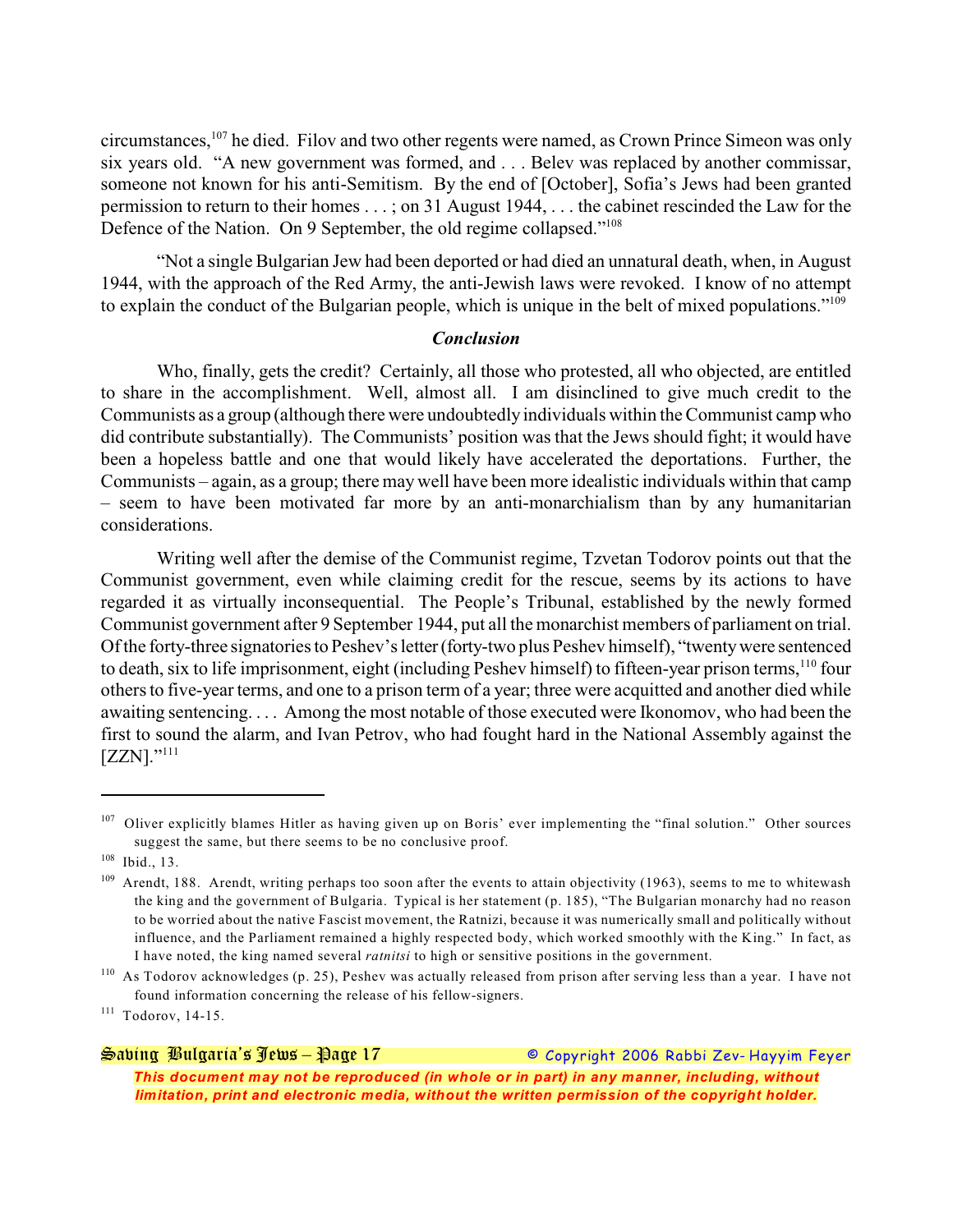The members of parliament who stood up against the deportations (even if they did come late to their realization) certainly contributed to the atmosphere in which pressure could be brought upon the king and the government.

Memory is not merely a place where wills collide, each seeking advantage over the others. Memory is also open to the establishment of truth. It is either true or false that the Communists were responsible for the rescue of the Jews; it is either true or false that Boris did his best to spare all of Bulgaria's Jews from deportation.<sup>112</sup> If memory is to become history, the battle of opposing wills to power needs to recede into the background and leave room for the search for truth: an endless search perhaps, but necessary nonetheless.<sup>113</sup>

Hannah Arendt, speaking of the well-known rescue of the Jews of Denmark, declared, in words which can be applied even more clearly to Bulgaria, "One is tempted to recommend the story as required reading in political science for all students who wish to learn something about the enormous power potential inherent in non-violent action and in resistance to an opponent possessing vastly superior means of violence."<sup> $114$ </sup> She characterizes Bulgaria, along with Denmark, Sweden, and Italy, as "nearly immune to anti-Semitism."<sup>115</sup> "Italy and Bulgaria," she observes, "sabotaged German orders and indulged in a complicated game of double-dealing and double-crossing, saving their Jews by a tour de force of sheer ingenuity, but they never contested the policy as such."<sup>116</sup>

It has often been suggested that non-violent resistance can be effective only when the oppressor is relative "civilized," as in India under the British Raj, or where there are institutions able to force the oppressors to refrain, as in the United States in the 1960s. (Knowledge of the history of those struggles might call into question the characterizations of those oppressors as even relatively civilized, but their barbarism was certainly orders of magnitude less than that of the Nazis.) Bulgaria, even more than Denmark and Finland, provides proof that a powerful moral agency (the Bulgarian Orthodox Church) can exercise non-violent resistance that can prevent the very worst oppression of even a strong central government. The moral force is more powerful than the weapons of war.

*Saving Bulgaria's Jews – Page 18 © Copyright 2006 Rabbi Zev- Hayyim Feyer*

<sup>&</sup>lt;sup>112</sup> And it is either true or false that the actions of Peshev, Ikonomov, and the others made the church's intervention possible. Actually, I would suggest that it may be somewhere between true and false. Rather than declare any one of the options "true," we may find, ultimately, that each contributed to the eventual rescue, that credit needs to be shared.

 $113$  Ibid., 26.

 $114$  Arendt, 171.

<sup>&</sup>lt;sup>115</sup> Ibid. Pavel Stefanov, "Bulgarians and Jews Throughout History," *Religion in Eastern Europe* 22 (December 2002), 1-11, calls this characterization somewhat into question so far as Bulgaria is concerned, but it seems the case that Bulgaria's anti-Semitism, although assuredly not historically absent, was orders of magnitude less than that of most central European nations, especially Germany and the north Slavic countries.

 $116$  Arendt, 171. Arendt is speaking in general terms and seems not to have examined the Bulgarian situation in any detail. She acknowledges that not a single witness in the Eichmann trial spoke of Bulgaria. Those sources which explicitly examined Bulgaria draw quite a different picture, portraying Bulgarian organizations ranging from the Communist Party through the writers' and artists' union to the Bulgarian Orthodox Church as openly opposing the pro-Nazi and anti-Jewish policies of King Boris III.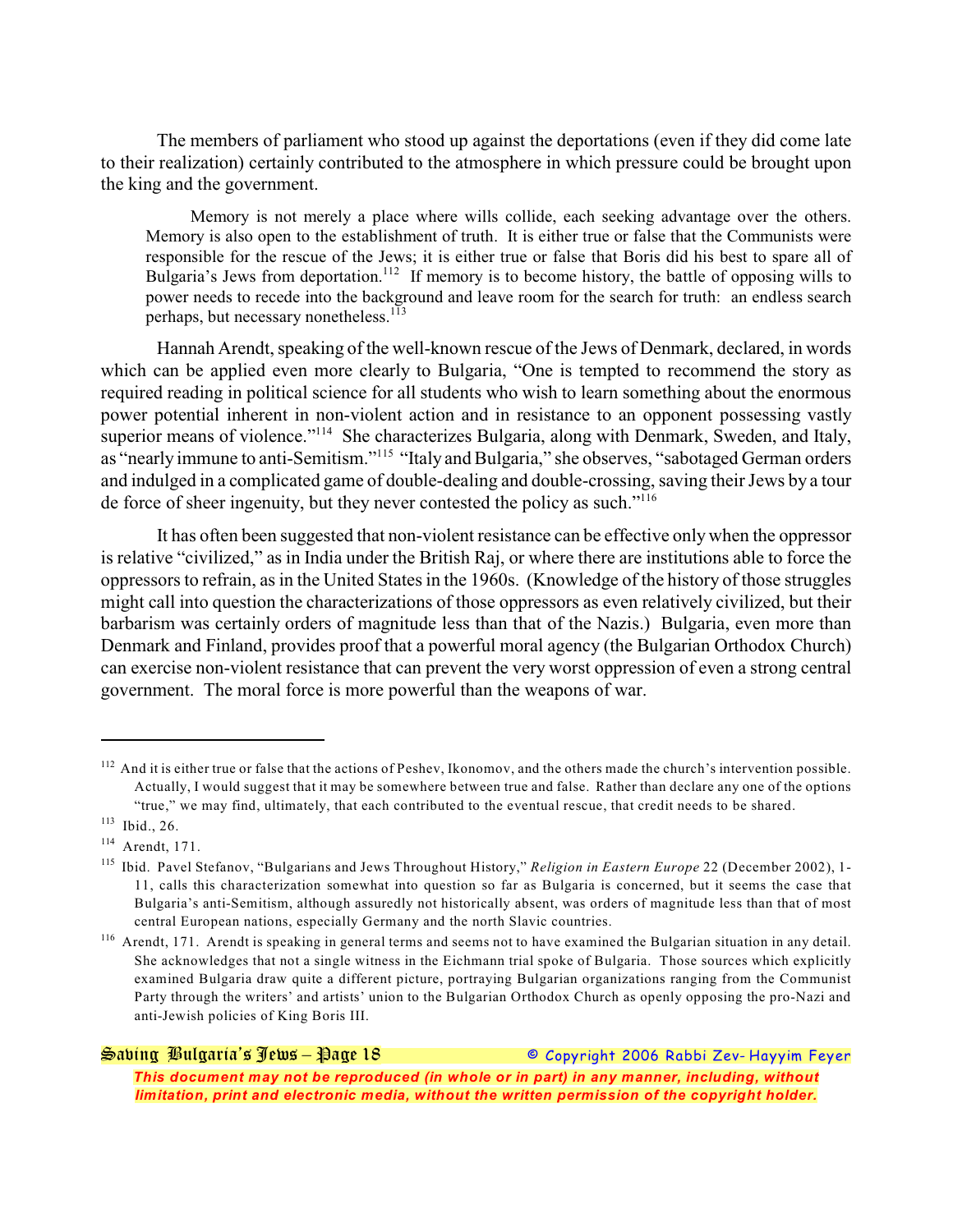### *Bibliography*

- Arendt, Hannah. *Eichmann in Jerusalem: A Report on the Banality of Evil*. Revised and enlarged edition. New York: Penguin, 1977.
- Barouh, Emmy. "Ancestral Memory and Historical Destiny: The Sense of Belonging." In *Jews in the Bulgarian Lands: Ancestral Memory and Historical Destiny*, ed. EmmyBarouh, 17-35. Sofia: International Center for Minority Studies and Intercultural Relations, 2001.
	- \_\_\_\_\_\_\_\_. Foreword to *Jews in the Bulgarian Lands: Ancestral Memory and Historical Destiny*, ed. Emmy Barouh, 7-10. Sofia: International Center for Minority Studies and Intercultural Relations, 2001.

Borouchoff, Israel. Letter to U. S. Representative Tom Lantos, 16 May 2003.

. Presentation to Federal Interagency Program on Holocaust Remembrance, 1 May 2003.

- Chary, Frederick B. *The Bulgarian Jews and the Final Solution, 1940-1944*. Pittsburgh: University of Pittsburgh Press, 1972.
- Fogelman, Eva. *Conscience and Courage: Rescuers of Jews during the Holocaust*. New York: Anchor Books, 1994.
- Friedman, Philip. *Their Brothers' Keepers*. New York: Crown Publishers, 1957.
- Gaffney, Edward McGlynn, Jr. "Bulgaria and the Holocaust." In *The Holocaust and the Christian World: Reflections on the Past, Challenges for the Future*, ed. Carol Rittner, Stephen D. Smith, and Irena Steinfeldt, 101-103. New York: Continuum, 2000.
- Gilbert, Martin. *The Righteous: The Unsung Heroes of the Holocaust*. New York: Henry Holt, 2003.
- Haskell, Guy H. *From Sofia to Jaffa: The Jews of Bulgaria and Israel*. Detroit: Wayne State University Press, 1994.
- Hilberg, Raul. *The Destruction of the European Jews*. (3 volumes.) New York: Holmes and Meier, 1985.
- Holy Synod of the Bulgarian Orthodox Church. Minutes of a Special Session, 2 April 1943. In *The Fragility of Goodness: Why Bulgaria's Jews Survived the Holocaust: A Collection of Texts with Commentary*, by Tzvetan Todorov, translated by Arthur Denner, 97-101. Princeton: Princeton University Press, 2001.

\_\_\_\_\_\_\_\_. Statement to the Prime Minister, 15 November 1940. In *The Fragility of Goodness: Why Bulgaria's Jews Survived the Holocaust: A Collection of Texts with Commentary*, by Tzvetan Todorov, translated by Arthur Denner, 54-57. Princeton: Princeton University Press, 2001.

Longerich, Peter. *The Nazi Racial State*. London: BBC, 2005. Database on line at http://www.bbc.co.uk/history/war/genocide/racial\_state\_01.shtml,

*Saving Bulgaria's Jews – Page 19 © Copyright 2006 Rabbi Zev- Hayyim Feyer This document may not be reproduced (in whole or in part) in any manner, including, without limitation, print and electronic media, without the written permission of the copyright holder.*